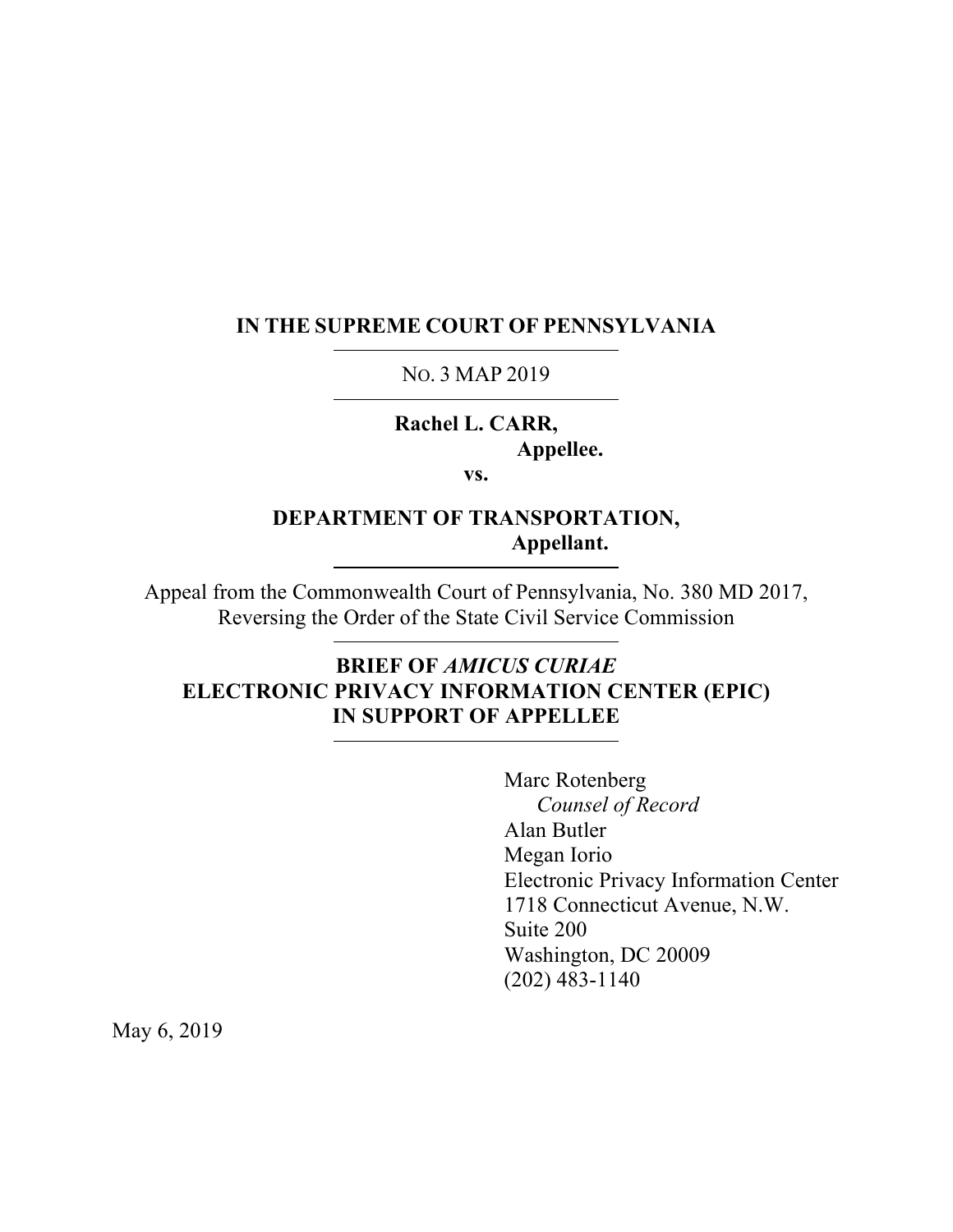# **TABLE OF CONTENTS**

| I. Social media is the "modern public square" for debate on issues of                                                         |
|-------------------------------------------------------------------------------------------------------------------------------|
| II. Social media platforms offer a variety of semi-private spaces for                                                         |
| III. Reversal in this case would encourage invasive government<br>surveillance and chill protected speech on social media  17 |
|                                                                                                                               |
| CERTIFICATE OF COMPLAINCE: CONFIDENTIAL INFORMATION  23                                                                       |
|                                                                                                                               |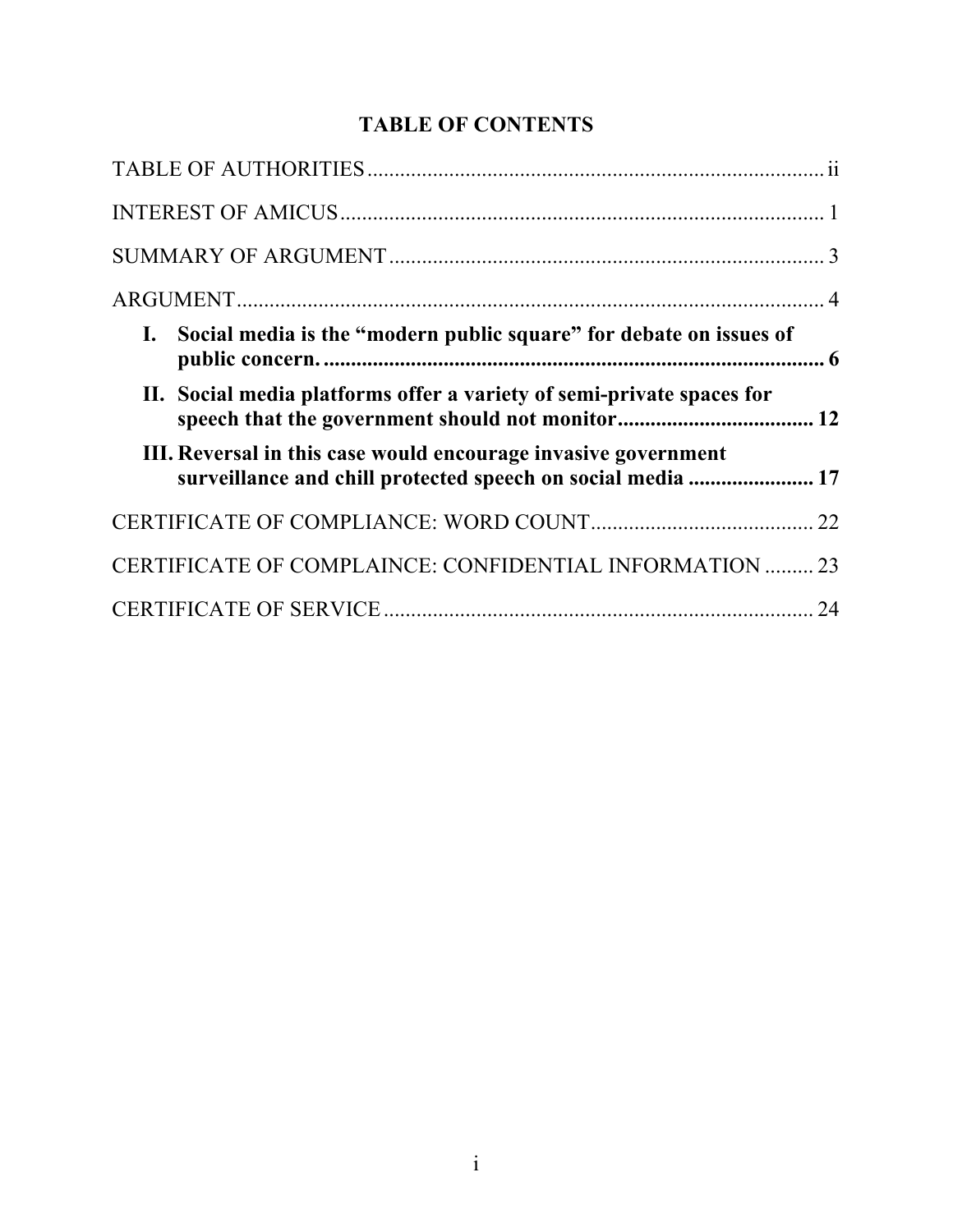# **TABLE OF AUTHORITIES**

# **CASES**

| Garcetti v. Ceballos,                                                                                                                                        |  |
|--------------------------------------------------------------------------------------------------------------------------------------------------------------|--|
| Lane v. Franks,                                                                                                                                              |  |
| N.Y. Times v. Sullivan,                                                                                                                                      |  |
| Packingham v. North Carolina,                                                                                                                                |  |
| Pickering v. Board of Ed. of Township High School Dist. 205, Will City,                                                                                      |  |
| Rankin v. McPherson,                                                                                                                                         |  |
| <b>OTHER AUTHORITIES</b>                                                                                                                                     |  |
| A. Michael Froomkin, <i>Pseudonyms by Another Name: Identity Management</i><br>in a Time of Surveillance, in Privacy in the Modern Age (Marc Rotenberg,      |  |
| Alex Hern, Facebook is chipping away at privacy — and my profile has been                                                                                    |  |
| Alice Marwick & Rebecca Lewis, Media Manipulation and Disinformation                                                                                         |  |
| Andrew Perrin & Monica Anderson, <i>Share of U.S. adults using social media</i> ,<br>including Facebook, is mostly unchanged since 2018, Pew Research Center |  |
| Brian Barrett, Facebook Search Now Finds Public Posts—So Hide Yours,                                                                                         |  |
| Carole Cadwalladr & Emma Graham-Harrison, Revealed: 50 million<br>Facebook profiles harvested for Cambridge Analytica in major data                          |  |
| Danielle Keats Citron, Hate Crimes in Cyberspace (2014)  11                                                                                                  |  |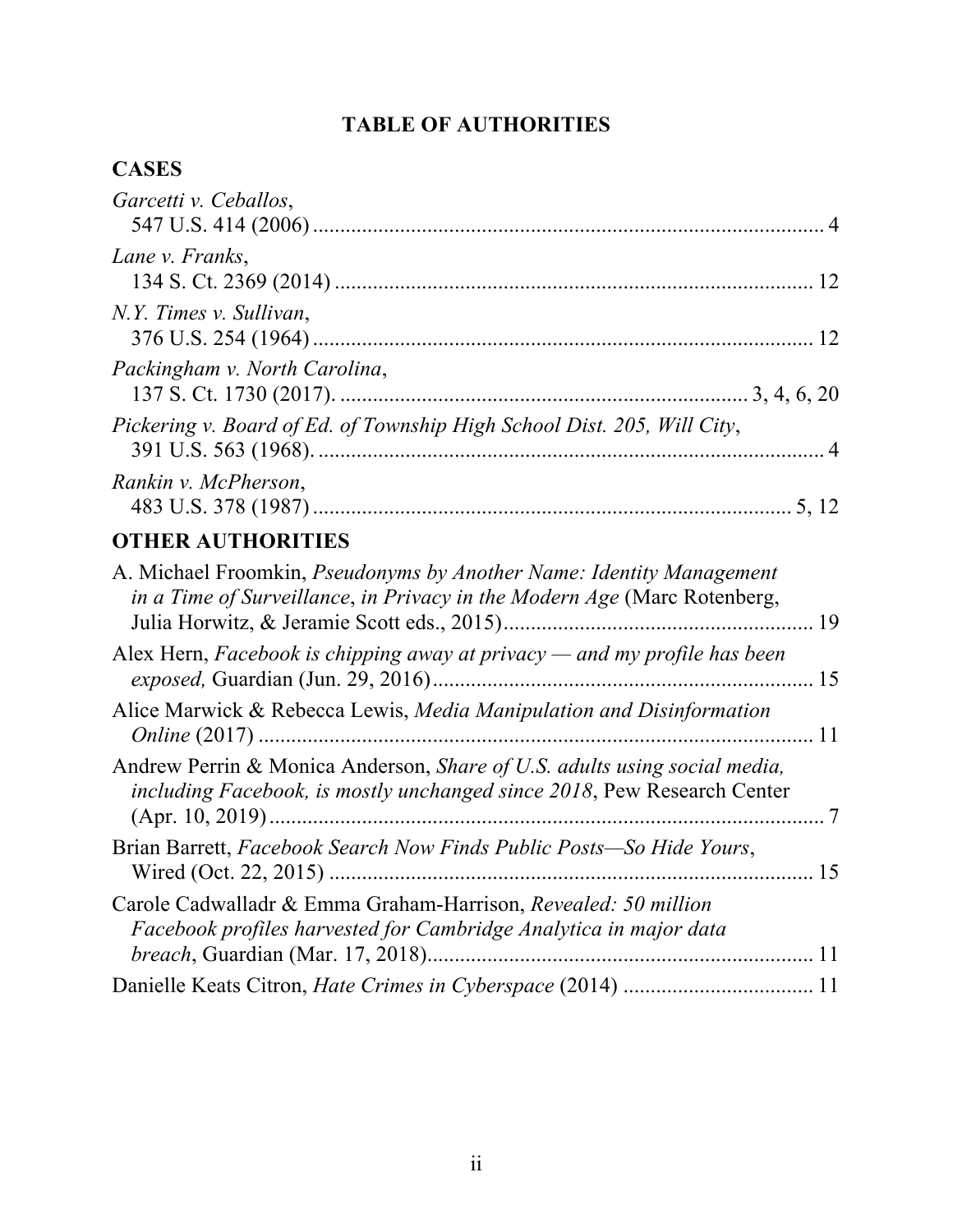| DHS Monitoring of Social Networking and Media: Enhancing Intelligence<br>Gathering and Ensuring Privacy: Hearing Before the Subcomm. on<br>Counterterrorism & Intelligence of the H. Comm. on Homeland Sec., 112th |
|--------------------------------------------------------------------------------------------------------------------------------------------------------------------------------------------------------------------|
| Cong. 2 (2012) (statement of Rep. Patrick Meehan, Chairman, Subcomm.                                                                                                                                               |
| Elizabeth Stoycheff, Under Surveillance: Examining Facebook's Spiral of<br>Silence Effects in the Wake of NSA Internet Monitoring, Journalism & Mass                                                               |
| EPIC, EPIC v. Department of Homeland Security: Media Monitoring  19                                                                                                                                                |
|                                                                                                                                                                                                                    |
| Facebook, How can I use lists to organize my friends on Facebook? (2019)  14                                                                                                                                       |
|                                                                                                                                                                                                                    |
| Facebook, What are the privacy settings for groups? (2019)  14                                                                                                                                                     |
| Hamza Shaban, Twitter reveals its daily active user numbers for the first time,                                                                                                                                    |
| <i>In the Matter of Facebook, Inc., Complaint, Request for Investigation,</i>                                                                                                                                      |
| In the Matter of Facebook, Inc., Consent Order, FTC Docket No. C-4365                                                                                                                                              |
| In the Matter of Snapchat, Inc., Complaint, Request for Investigation,                                                                                                                                             |
|                                                                                                                                                                                                                    |
|                                                                                                                                                                                                                    |
| Jacob R. Strauss, Cong. Research Serv., R45337, Social Media Adoption by<br>Members of Congress: Trends and Congressional Considerations (2018) 11                                                                 |
| Jeffrey Rosen, The Deciders: Facebook, Google, and the Future of Privacy<br>and Free Speech, in Constitution 3.0 (Jeffrey Rosen & Benjamin Wittes                                                                  |
| Jeremy Bentham, Panopticon, or, the Inspection-House, in The Works of<br>20                                                                                                                                        |
| Julie Cohen, Law for the Platform Economy, 51 U.C. Davis L. Rev. 133-204                                                                                                                                           |
| Julie E. Cohen, Configuring the Networked Self: Law, Code, and the Play of                                                                                                                                         |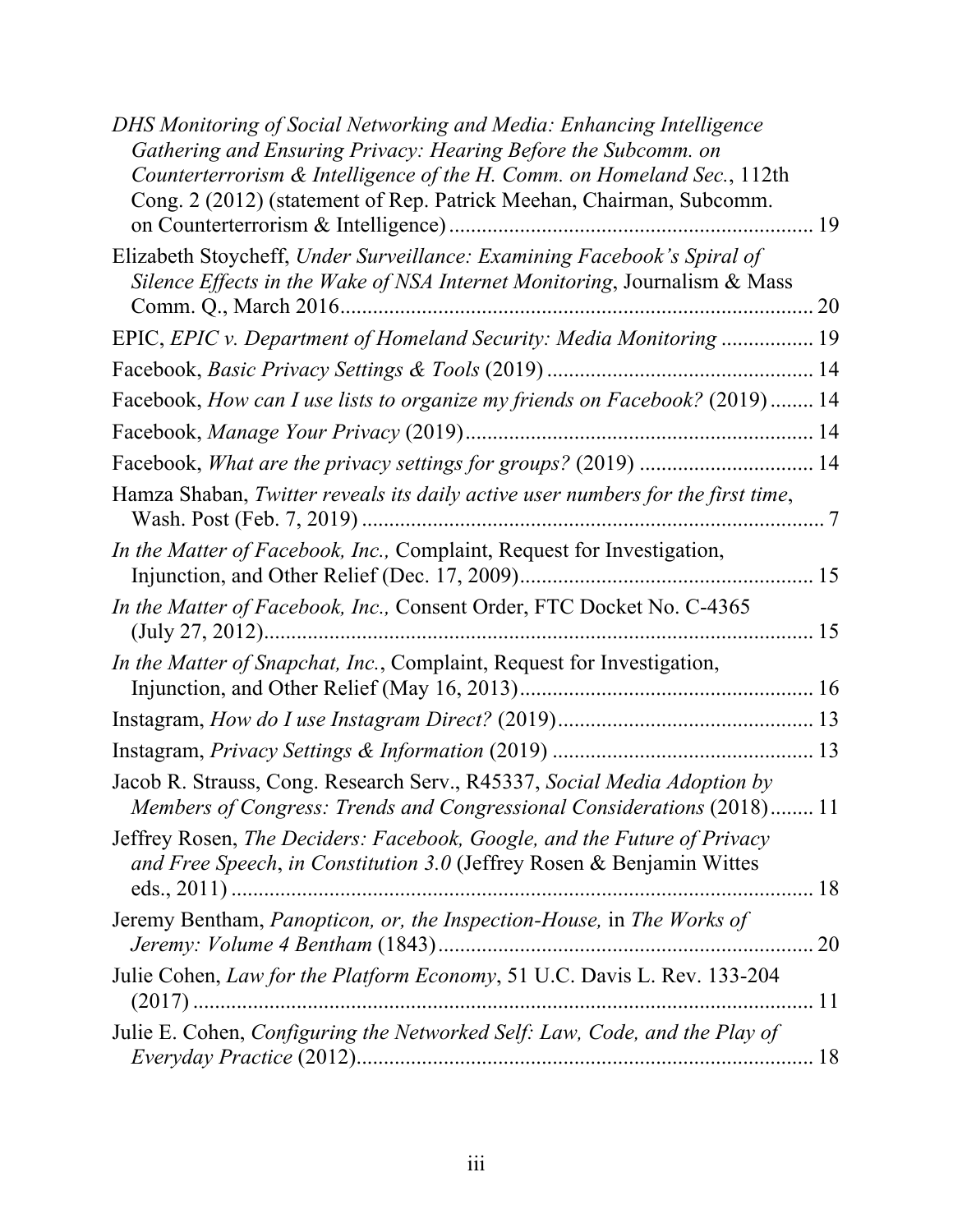| Katerina Eva Matsa & Elisa Shearer, New Use Across Social Media Platforms                                                                                |  |
|----------------------------------------------------------------------------------------------------------------------------------------------------------|--|
| Kurt Wagner, Facebook says millions of users who thought they were sharing<br>privately with their friends may have shared with everyone because of a    |  |
| Kurt Wagner, Facebook's year of privacy mishaps continues—this time with a                                                                               |  |
| Lisa de Moraes, CBS News Partners with Twitter for Democratic Debate on                                                                                  |  |
| Maeve Duggan & Aaron Smith, The Political Environment on Social Media,                                                                                   |  |
|                                                                                                                                                          |  |
| Mike Isaac & Cecilia Kang, Facebook Expects to Be Fined Up to \$5 Billion                                                                                |  |
| Monica Anderson & Jingjing Jiang, Liberal Democrats more likely than other<br>groups to be politically active on social media, Pew Research Center (Nov. |  |
| Monica Anderson & Paul Hitlin, Social Media Conversations About Race:<br>The hashtag #BlackLivesMatter emerges: Social activism on Twitter, Pew          |  |
| Monica Anderson & Skye Toor, How social media users have discussed<br>sexual harassment since #MeToo went viral, Pew Research Center (Oct. 11,           |  |
| Monica Anderson, Skye Toor, Lee Raine & Aaron Smith, Activism in the<br>Social Media Age: Public Attitudes toward political engagement on social         |  |
| Nat'l Conference of State Legislatures, State Social Media Privacy Laws                                                                                  |  |
| Rani Molla & Kurt Wagner, People spend almost as much time on Instagram                                                                                  |  |
|                                                                                                                                                          |  |
|                                                                                                                                                          |  |
| Tanya Sichynsky, These 10 Twitter hashtags changed the way we talk about                                                                                 |  |
|                                                                                                                                                          |  |
|                                                                                                                                                          |  |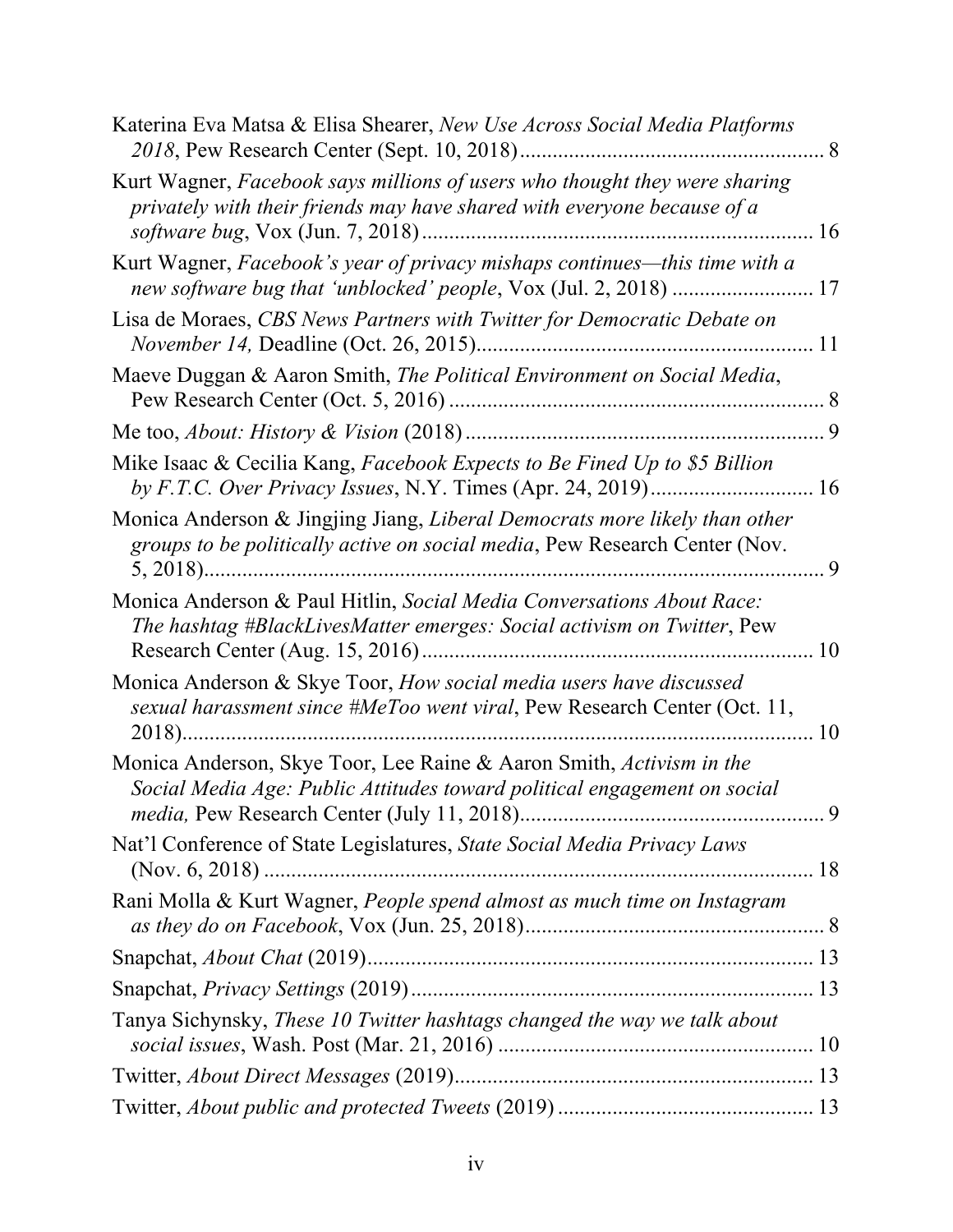#### **INTEREST OF AMICUS**

The Electronic Privacy Information Center ("EPIC") is a public interest research center in Washington, D.C., established in 1994 to focus public attention on emerging civil liberties issues and to protect privacy, the First Amendment, and other constitutional values. $<sup>1</sup>$ </sup>

EPIC routinely participates as *amicus curiae* before the United States Supreme Court and other courts in cases concerning emerging privacy and civil liberties issues. EPIC has authored several briefs arguing that the First Amendment protects the right of individuals to engage in a wide range of activities, free from government surveillance. *See*, *e.g.*, Brief of *Amici Curiae* EPIC et. al, *Packingham v. North Carolina*, 137 F.3d 1730 (2017) (arguing that the First Amendment protects the right to receive information and ideas, particularly on private electronic devices); Brief of *Amicus Curiae* EPIC, *City of Los Angeles v. Patel*, 135 S. Ct. 2443 (2015) (arguing that hotel guest registries should not be made available for inspection absent judicial review); Brief of *Amici Curiae* EPIC et al., *Doe v. Reed*, 561 U.S. 186 (2010) (arguing that the First Amendment protects the right to anonymity in referenda signatures); Brief of *Amicus Curiae* EPIC,

<sup>&</sup>lt;sup>1</sup> In accordance with Pa.R.A.P. 531(b)(2), the undersigned states that no person or entity other than the *amicus curiae*, its members, or counsel paid in whole or in part for the preparation of the *amicus curiae* brief or authored in whole or in part the *amicus curiae* brief.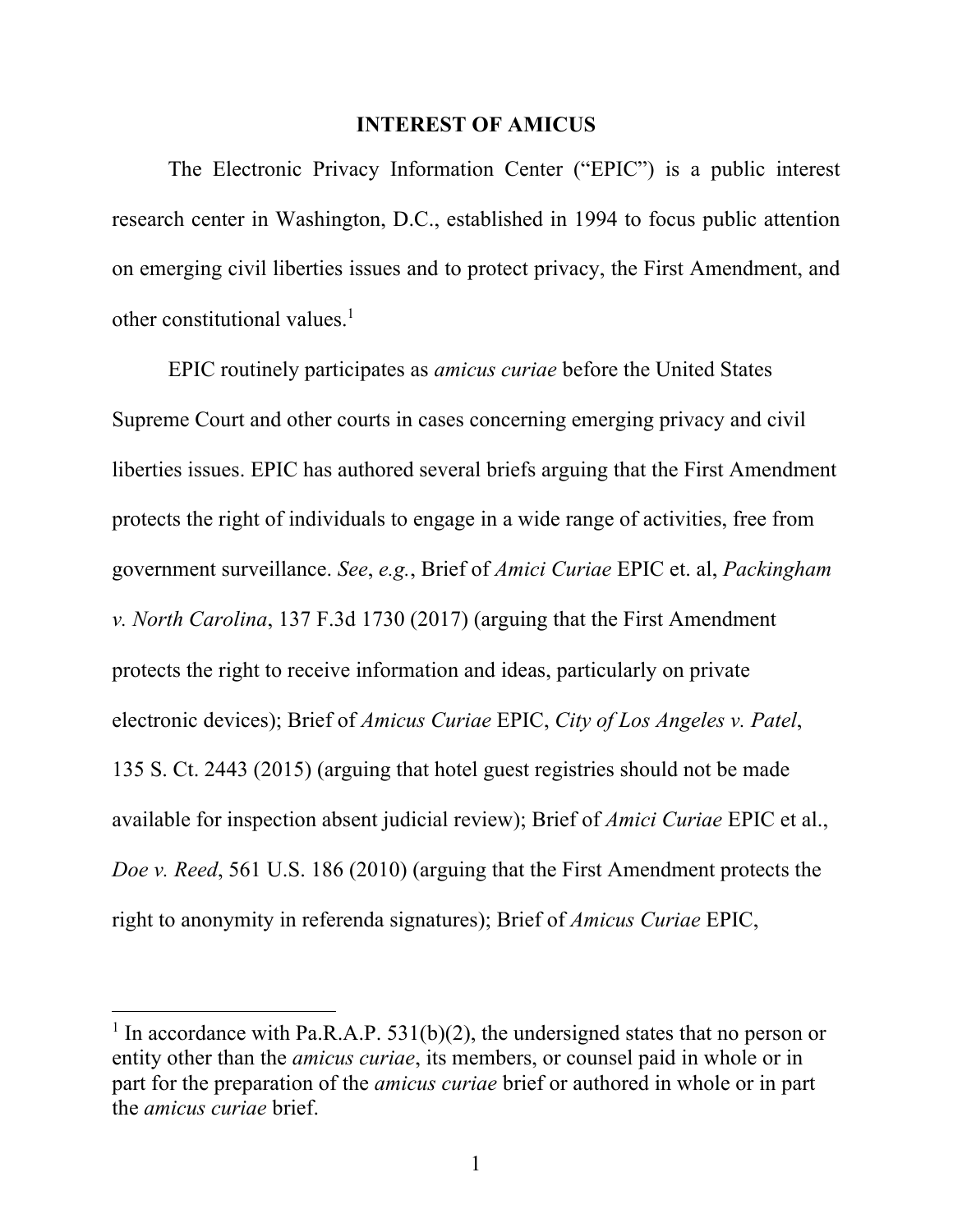*Americans for Prosperity v. Becerra*, 903 F.3d 1000 (2018) (arguing that the First Amendment protects the right to make anonymous charitable donations).

EPIC has also filed several complaints with the Federal Trade Commission concerning the business practices of social media companies, including Facebook, that resulted in the information that users posted online being made more widely available than they anticipated. *See In the Matter of Snapchat, Inc.*, Complaint, Request for Investigation, Injunction, and Other Relief (May 16, 2013);<sup>2</sup> In the *Matter of Facebook, Inc.,* Complaint, Request for Investigation, Injunction, and Other Relief (Dec. 17, 2009); <sup>3</sup> *In the Matter of Facebook, Inc.,* Supplemental Materials in Support of Pending Complaint and Request for Injunction, Request for Investigation, and for Other Relief (Jan. 14, 2010). 4

<sup>2</sup> *Available at* https://epic.org/privacy/ftc/EPIC-Snapchat-Complaint.pdf.

<sup>3</sup> *Available at* https://www.epic.org/privacy/inrefacebook/EPIC-FacebookComplaint.pdf.

<sup>4</sup> *Available at* https://epic.org/privacy/inrefacebook/EPIC\_Facebook\_Supp.pdf.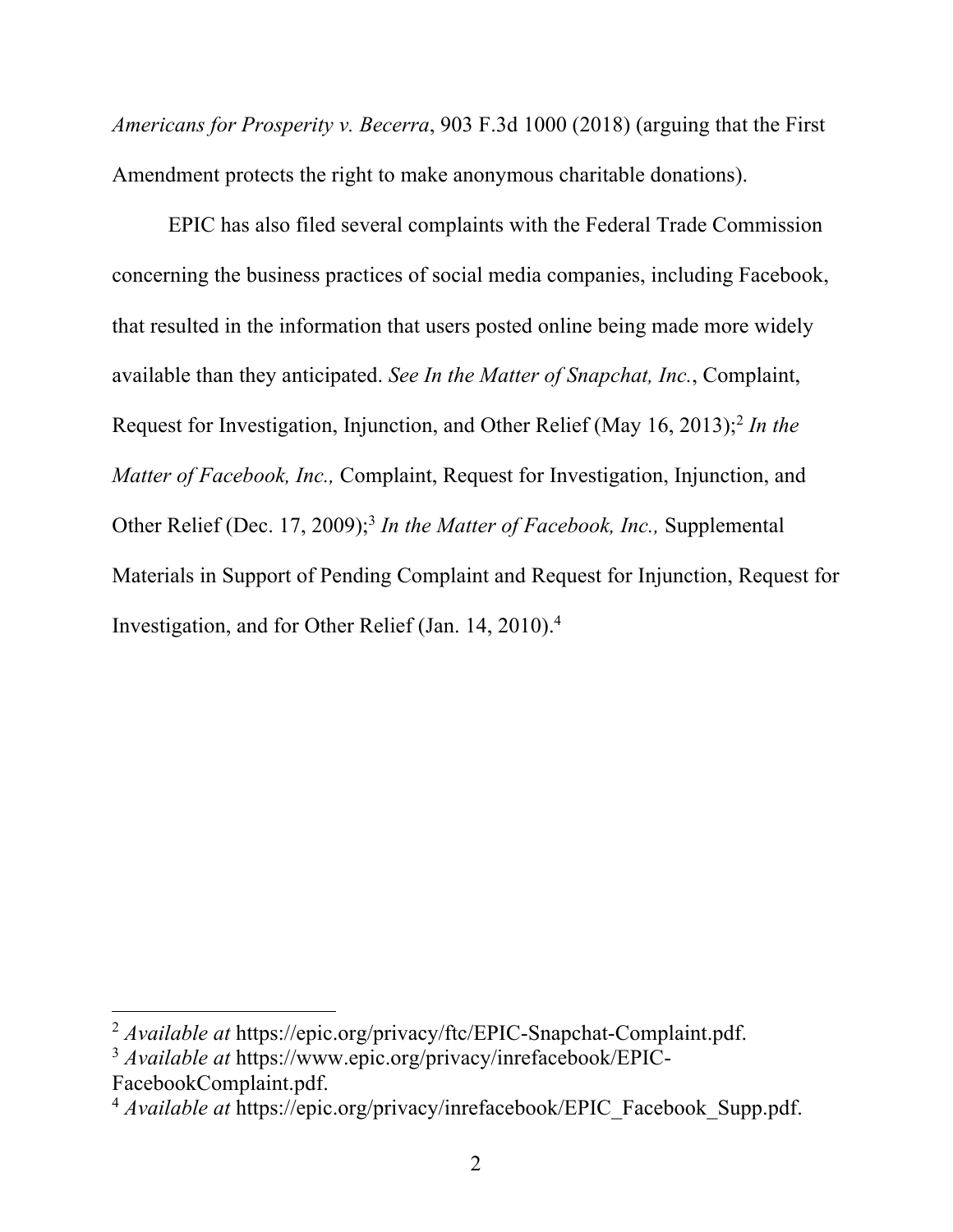#### **SUMMARY OF ARGUMENT**

Social media has fundamentally changed the way Americans communicate on issues of public concern. From groups created to elect candidates for national office to those that debate the latest Avengers movie, social media is now the place where politics occurs and communities are formed. Social media has thus become the "modern public square," as the Supreme Court declared in *Packingham v. North Carolina*. 137 S. Ct. 1730, 1737 (2017).

Users often select particular groups on social media platforms to post comments and to express their views. For example, a user might share information about medical circumstances in one group that she would not post in another group. But users often believe content they post to social media is more private than it actually is. Privacy settings are not always clear, and Facebook has often changed user privacy settings to make information more widely available. As a consequence, users often have less control than they think over who has access to their social media posts. Thus, a comment made to a small group of friends could easily become more widely available than intended or anticipated.

In these circumstances, allowing the Government to fire a public employee for posts made in a private Facebook group would encourage government supervisors to surveille employees across social media. Such surveillance would chill protected speech and undermine the openness of "the modern public square."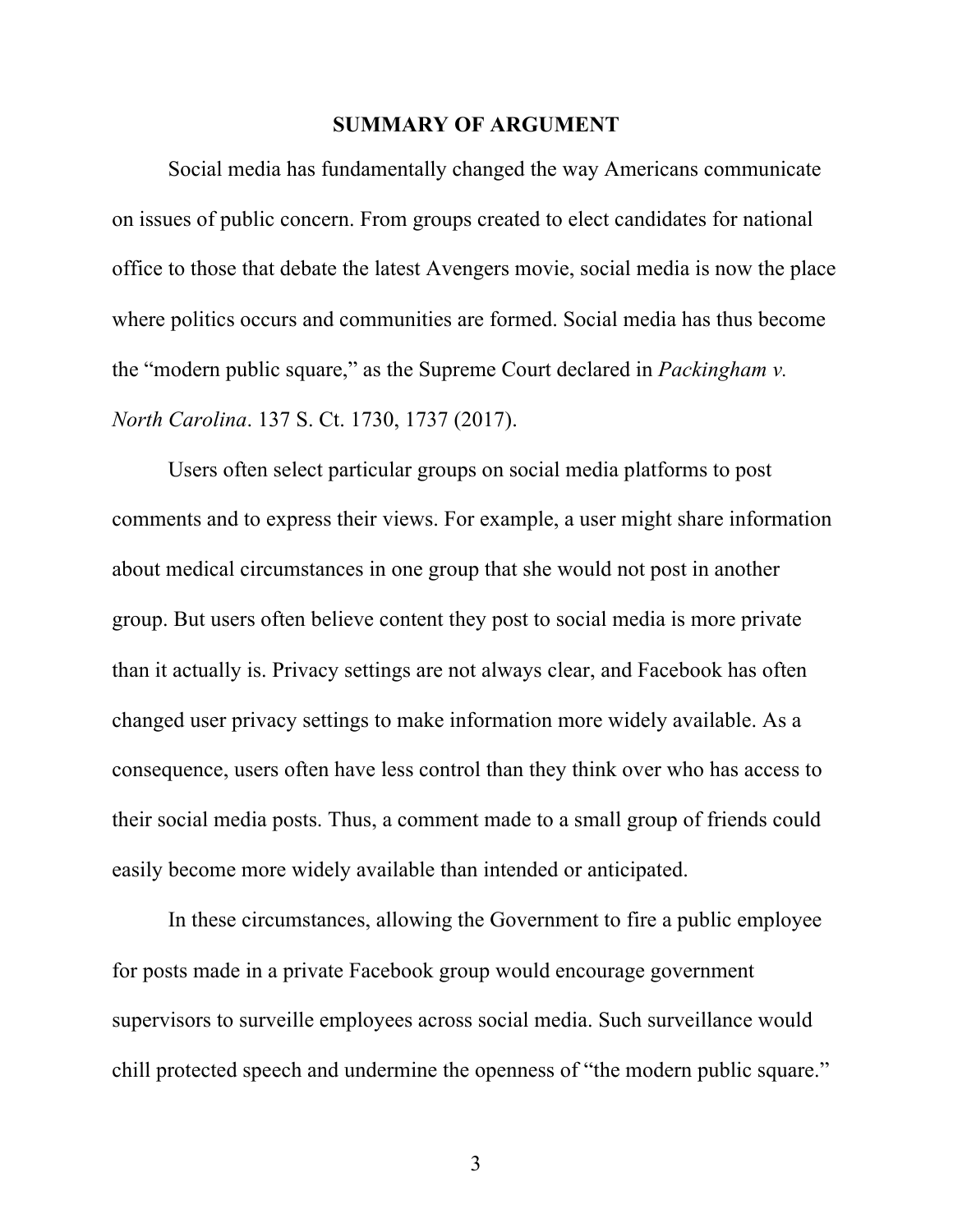#### **ARGUMENT**

Just a few years ago, the U.S. Supreme Court declared that social media platforms "provide perhaps the most powerful mechanisms available to a private citizen to make his or her voice heard." *Packingham v. North Carolina*, 137 S. Ct. 1730, 1737 (2017). In *Packingham*, the Court warned that courts should "exercise extreme caution before suggesting that the First Amendment provides scant protection for access to vast networks in that medium." *Id*. at 1736.

Over fifty years ago, the Supreme Court also recognized that "the threat of dismissal from public employment is . . . a potent means of inhibiting speech." *Pickering v. Board of Ed. of Township High School Dist. 205, Will City*, 391 U.S. 563, 574 (1968). The Court found that the Government sometimes has an interest in regulating the speech of its employees, but "[s]o long as employees are speaking as citizens about matters of public concern, they must face only those speech restrictions that are necessary for their employers to operate efficiently and effectively." *Garcetti v. Ceballos*, 547 U.S. 414, 418 (2006) (citation omitted). Statements made outside an employee's official duties "retain some possibility of First Amendment protection because that is the kind of activity engaged in by citizens who do not work for the government." *Id*. at 423-24. The Court has warned that "[v]igilance is necessary to ensure that public employers do not use authority over employees to silence discourse, not because it hampers public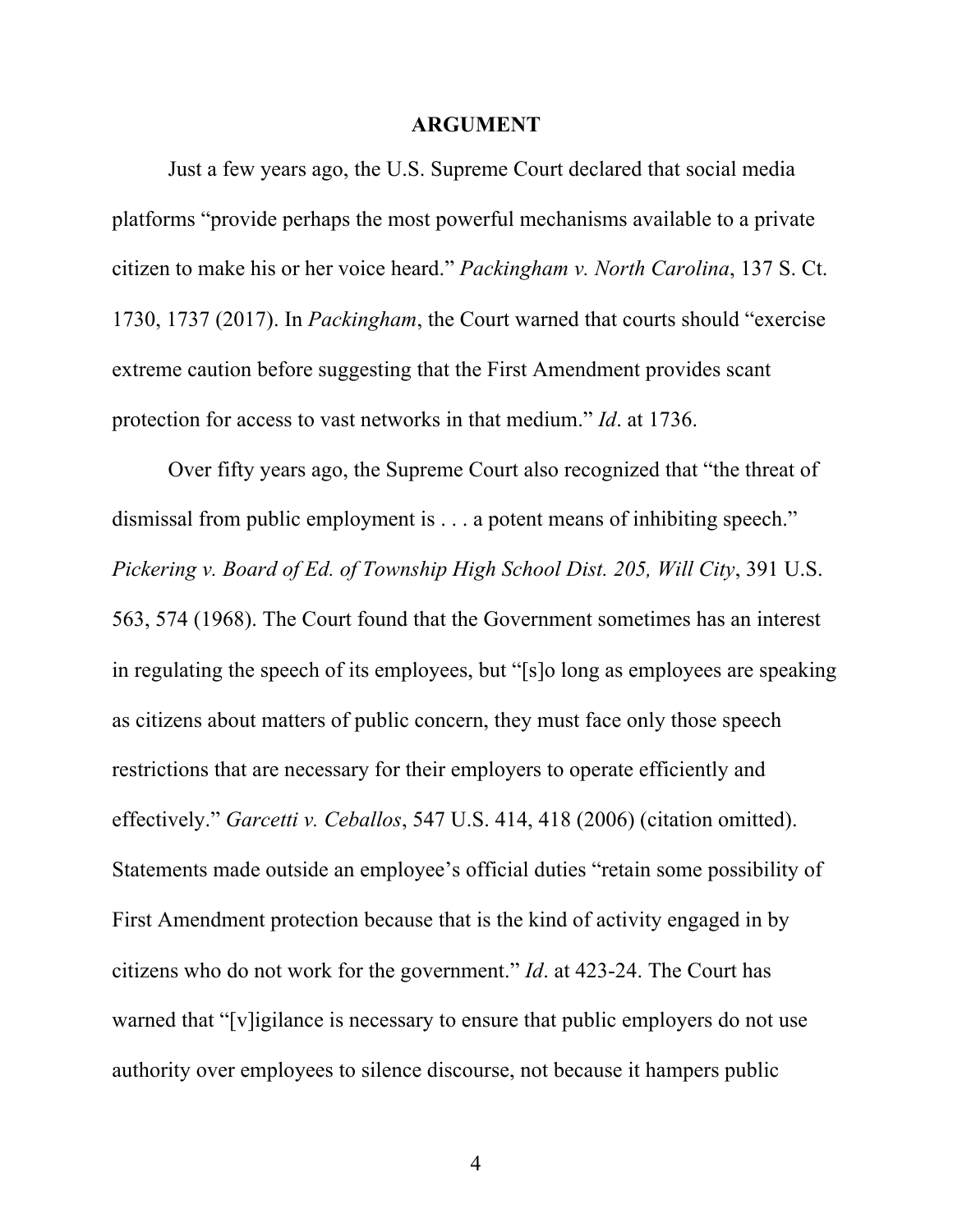functions but simply because superiors disagree with the content of the employee's speech." *Rankin v. McPherson*, 483 U.S. 378, 384 (1987).

The Court has been particularly skeptical of claims that an employee's speech on a matter of public concern undermines the mission of the public employer, as the Government claims in this case. In *Rankin*, the Court rejected the Government's claim that a clerical worker's stated hope that an assassination attempt on President Reagan succeed undermined the agency's law enforcement mission, finding that, when "an employee serves no confidential, policymaking, or public contact role, the danger to the agency's successful functioning from that employee's private speech is minimal." *Rankin*, *supra*, at 390-91. The Court stressed that, when it comes to claims that employee speech undermines an agency's mission, "[a]t some point, such concerns are so far removed from the effective functioning of the public employer that they cannot prevail over the free speech rights of the public employee." *Id*. at 391. The Court also noted that the Government's interest in policing employee speech is greatly diminished when the speech is made in private conversation rather than in public. *Id.* at 390.

This case involves a public employee who spoke on the issue of bus driver safety in a closed Facebook group outside of work. As the Supreme Court recognized in *Packingham*, social media platforms such as Facebook have become the most important places for people to discuss political and social issues. Social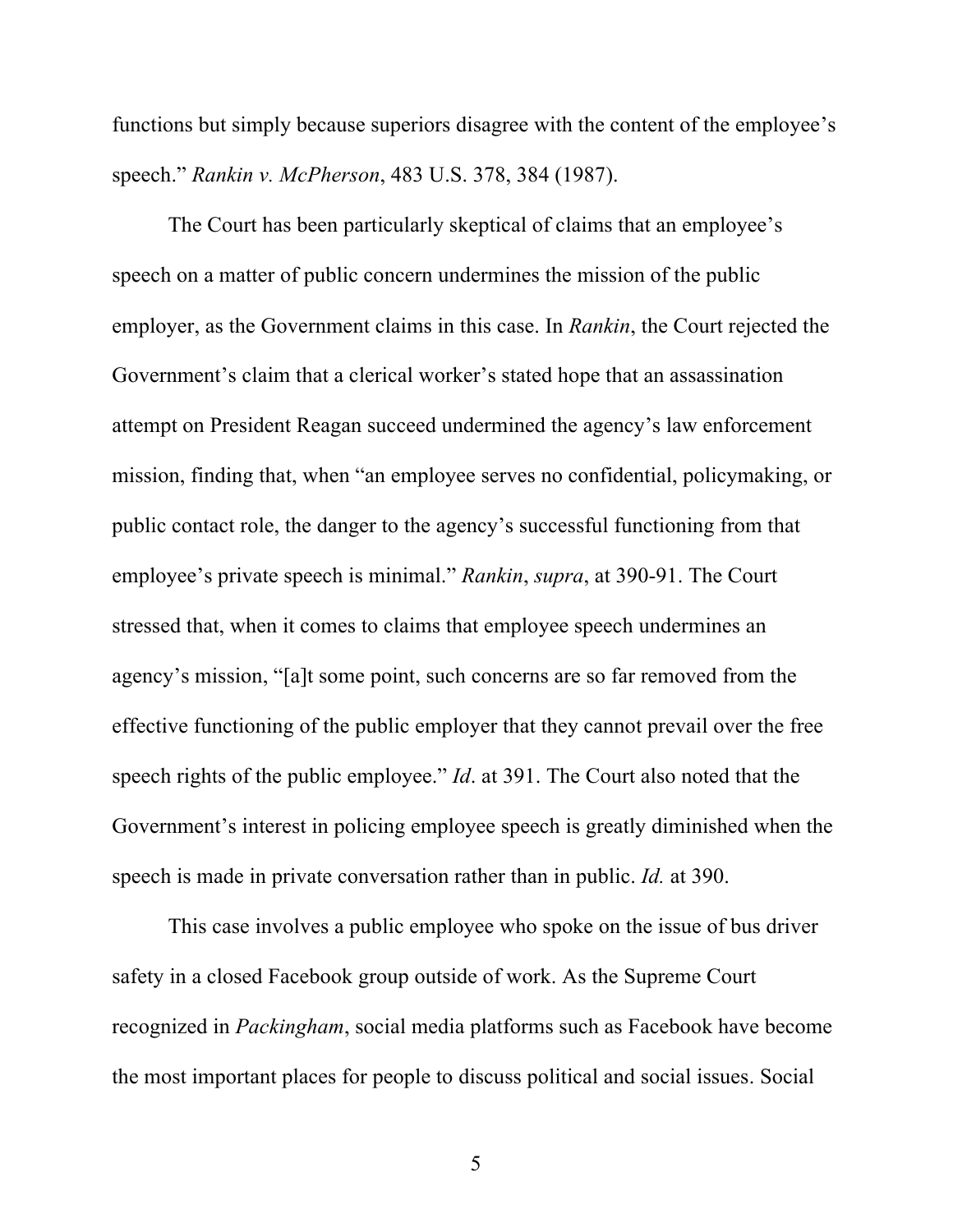media platforms also create semi-private spaces for users to connect. In Facebook's closed groups, posts are only visible to group members. Allowing the Government to dismiss a public employee for speaking on a matter of public concern in a such a space would encourage government supervisors to engage in invasive surveillance to monitor employees on social media. Such surveillance would chill protected speech.

### **I. Social media is the "modern public square" for debate on issues of public concern.**

In *Packingham v. North Carolina*, the Supreme Court declared that "[w]hile in the past, there may have been difficulty in identifying the most important places (in a spatial sense) for the exchange of views, today the answer is clear. It is cyberspace—the 'vast democratic forums of the Internet' in general, and social media in particular." *Packingham*, 137 S. Ct. at 1735 (quoting *Reno v. American Civil Liberties Union*, 521 U.S. 844, 868 (1997)). The Court called social media the "modern public square," *Id.* at 1737, where individuals "engage in a wide array of protected First Amendment activity on topics 'as diverse as human thought.'" *Id*. at 1735-36 (quoting *Reno*, 521 U.S. at 870). The Court said that social media platforms "provide perhaps the most powerful mechanisms available to a private citizen to make his or her voice heard. They allow a person with an Internet connection to 'become a town crier with a voice that resonates farther than it could from any soapbox.'" *Id*. at 1737 (2017) (quoting *Reno*, 521 U.S. at 870).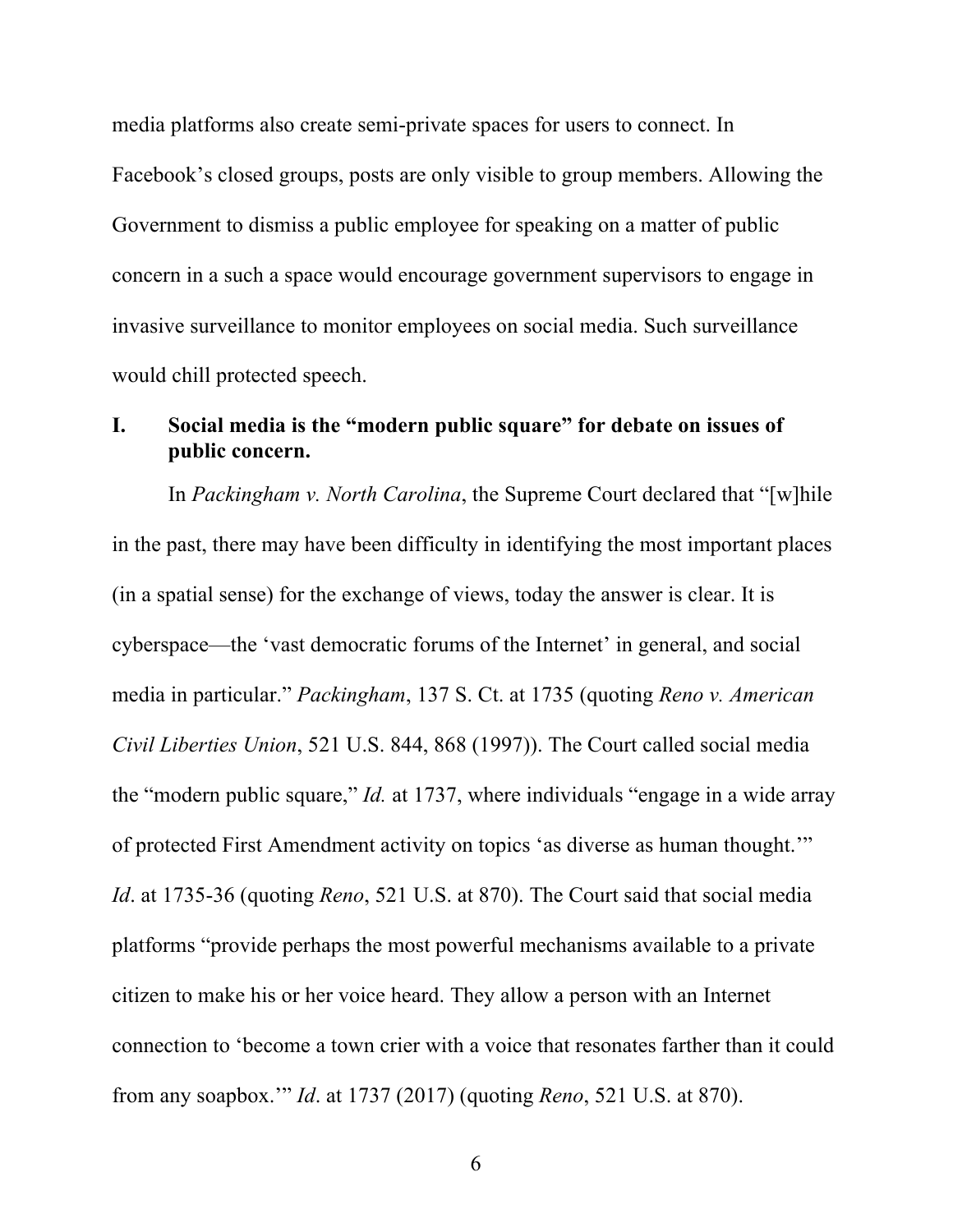Americans from all demographic groups use social media—particularly Facebook, the platform at issue in this case. Roughly seven-in-ten U.S. adults (69%) are on Facebook, including majorities of all age, race, and gender groups. Andrew Perrin & Monica Anderson, *Share of U.S. adults using social media, including Facebook, is mostly unchanged since 2018*, Pew Research Center (Apr. 10, 2019). <sup>5</sup> Younger Americans are particularly invested in social media, with nearly eight-in-ten U.S. adults (79%) between 18 and 49 on Facebook, and around three-quarters of Americans between 18 and 24 on Instagram (75%) and Snapchat (73%). *Id*.

Social media has become a daily part of modern life. About three-quarters (74%) of Facebook users visit the site daily, and half of Facebook users log on several times a day. *Id*. Around the world, 1.2 billion people use Facebook each day, and about 126 million use Twitter. Hamza Shaban, *Twitter reveals its daily active user numbers for the first time*, Wash. Post (Feb. 7, 2019). <sup>6</sup> Users are also spending significant time on these platforms. On average, users spend 58.5 minutes on Facebook, 53 minutes on Instagram, and 49.5 minutes on Snapchat each day.

<sup>5</sup> https://www.pewresearch.org/fact-tank/2019/04/10/share-of-u-s-adults-usingsocial-media-including-facebook-is-mostly-unchanged-since-2018/.  $6$  https://www.washingtonpost.com/technology/2019/02/07/twitter-reveals-its-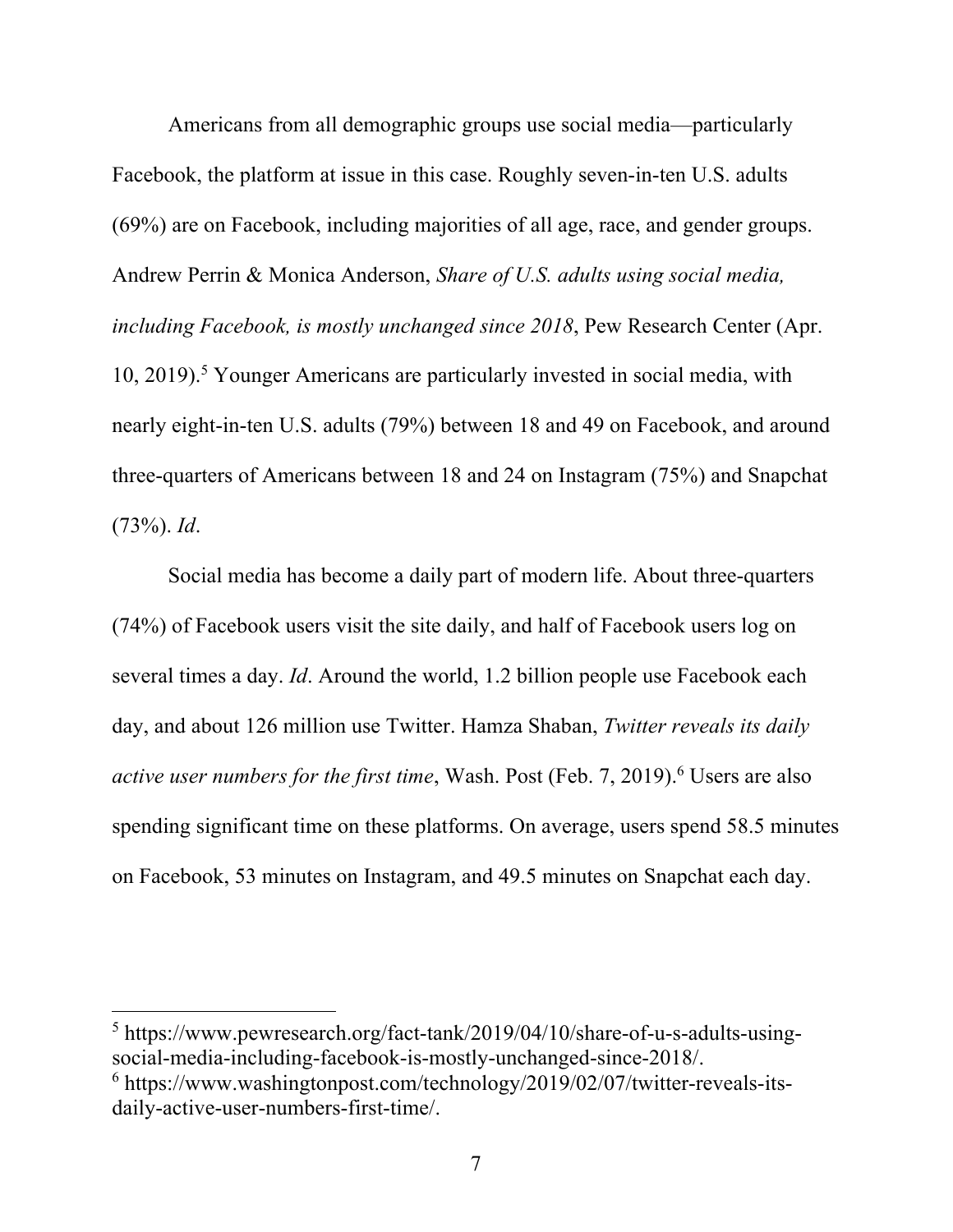Rani Molla & Kurt Wagner, *People spend almost as much time on Instagram as they do on Facebook*, Vox (Jun. 25, 2018). 7

Most Americans use social media to discuss issues of public concern. Over two-thirds of American adults (68%) say that they get news on social media. Katerina Eva Matsa & Elisa Shearer, *New Use Across Social Media Platforms 2018*, Pew Research Center (Sept. 10, 2018). <sup>8</sup> Two-thirds of Facebook users (67%) say they get news on Facebook, as do seven-in-ten (71%) of Twitter users. *Id*. Nearly half (48%) of younger social media users ages 18-29 say that exposure to news on social media has improved their understanding of current events. *Id.* In the summer of 2016, half of Facebook users reported they posted about politics on the platform. Maeve Duggan & Aaron Smith, *The Political Environment on Social Media*, Pew Research Center (Oct. 5, 2016). <sup>9</sup> In 2018, over half of Americans had participated in a social media group around a social issue or cause, encouraged others to take action on an issue, looked up information about local protests or rallies, changed their profile picture in support of a social cause, or used a hashtag related to a political or social issue. Monica Anderson, Skye Toor, Lee Raine & Aaron Smith, *Activism in the Social Media Age: Public Attitudes toward political* 

<sup>7</sup> https://www.vox.com/2018/6/25/17501224/instagram-facebook-snapchat-timespent-growth-data.

<sup>8</sup> https://www.journalism.org/2018/09/10/news-use-across-social-media-platforms-2018/.

<sup>9</sup> https://www.pewinternet.org/2016/10/25/the-political-environment-on-socialmedia/.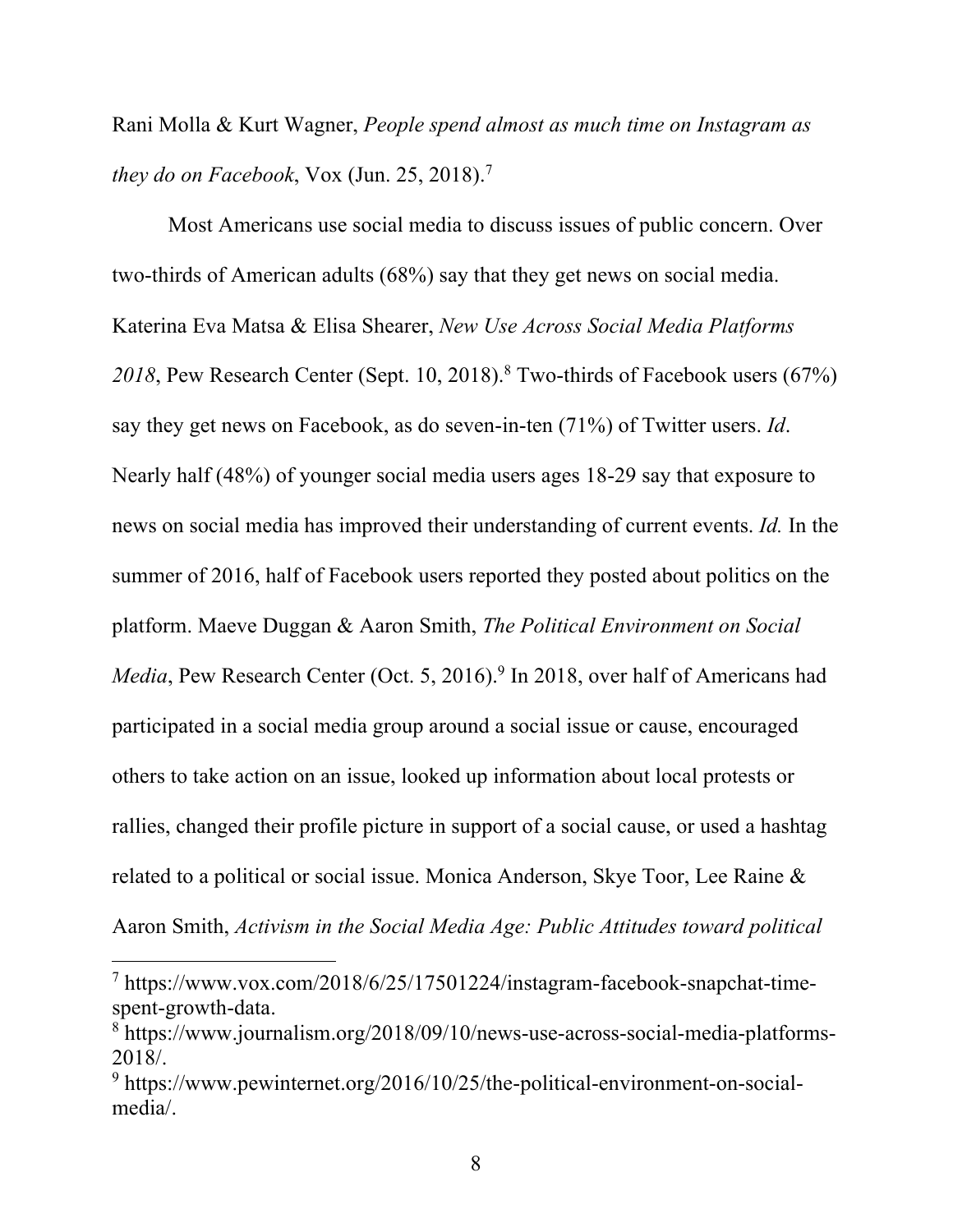*engagement on social media,* Pew Research Center (July 11, 2018). <sup>10</sup> Most American adults across the political spectrum think that social media is important for creating sustained movements for social change, for getting elected officials to pay attention to issues, and for influencing policy decisions. Monica Anderson & Jingjing Jiang, *Liberal Democrats more likely than other groups to be politically active on social media*, Pew Research Center (Nov. 5, 2018). <sup>11</sup> Black and Hispanic people are particularly likely to believe that social media is important to them personally for making their voices heard, finding like-minded individuals, and getting involved in issues important to them. Anderson, Toor, Raine & Smith, *supra*.

Many of the most important social movements today are known by a hashtag, demonstrating how central social media platforms are to modern public debate. Sexual assault survivors have shared their stories under the hashtag #MeToo, which has become a global conversation about sexual violence in modern society. Me too, *About: History & Vision* (2018). <sup>12</sup> As of September 2018, the #MeToo hashtag was used more than 19 million times on Twitter alone. Monica Anderson & Skye Toor, *How social media users have discussed sexual harassment* 

<sup>10</sup> https://www.pewinternet.org/2018/07/11/public-attitudes-toward-politicalengagement-on-social-media/.<br><sup>11</sup> https://www.pewresearch.org/fact-tank/2018/11/05/liberal-democrats-more-

likely-than-other-groups-to-be-politically-active-on-social-media/. 12 https://metoomvmt.org/about/#history.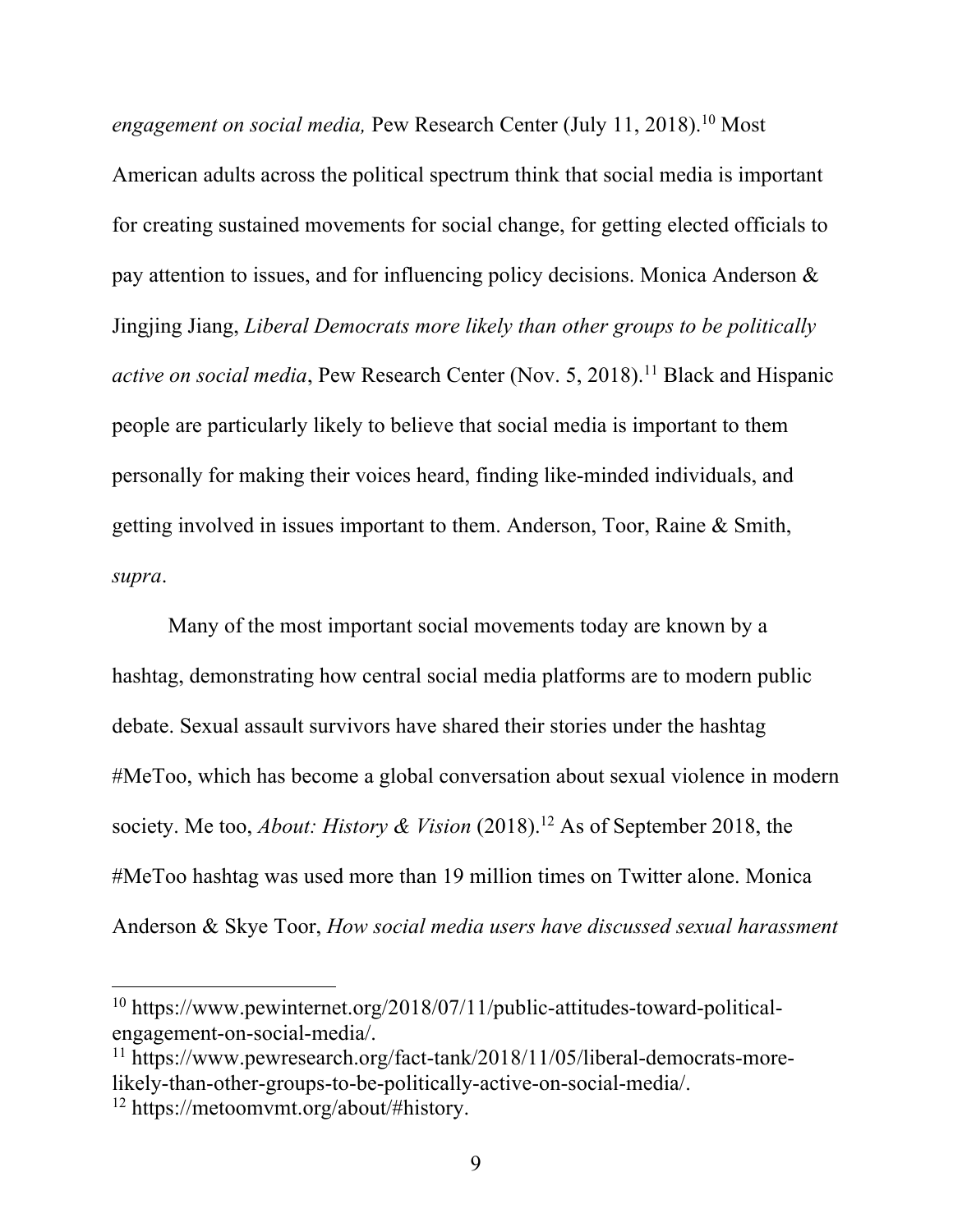*since #MeToo went viral*, Pew Research Center (Oct. 11, 2018). <sup>13</sup> Since 2013, the #BlackLivesMatter hashtag has marked discussion of police brutality against black people in the United States and broader discussions about race. Monica Anderson & Paul Hitlin, *Social Media Conversations About Race: The hashtag* 

*#BlackLivesMatter emerges: Social activism on Twitter*, Pew Research Center

(Aug. 15, 2016).<sup>14</sup> Between mid-2013 and March 2016, the hashtag #BlackLivesMatter appeared on Twitter almost 11.8 million times. *Id*. The #Ferguson hashtag, which was adopted in the wake of Michael Brown's murder to organize the Ferguson protests and to raise awareness of police violence against black people, was Twitter's most popular social cause hashtag by March 2016, with over 27 million uses. Tanya Sichynsky, *These 10 Twitter hashtags changed the way we talk about social issues*, Wash. Post (Mar. 21, 2016). <sup>15</sup> Other social cause hashtags, such as #LoveWins, #YesAllWomen, and #BringBackOurGirls, were posted over three million times. *Id*.

Social media has also provided important fora for politicians and campaigns to engage with constituents. Nearly all Members of the last two congresses have had social media accounts. Jacob R. Strauss, Cong. Research Serv., R45337, *Social* 

<sup>13</sup> https://www.pewresearch.org/fact-tank/2018/10/11/how-social-media-usershave-discussed-sexual-harassment-since-metoo-went-viral/.

<sup>&</sup>lt;sup>14</sup> https://www.pewinternet.org/2016/08/15/the-hashtag-blacklivesmatter-emergessocial-activism-on-twitter/.<br><sup>15</sup> https://www.washingtonpost.com/news/the-switch/wp/2016/03/21/these-are-the-

<sup>10-</sup>most-influential-hashtags-in-honor-of-twitters-birthday.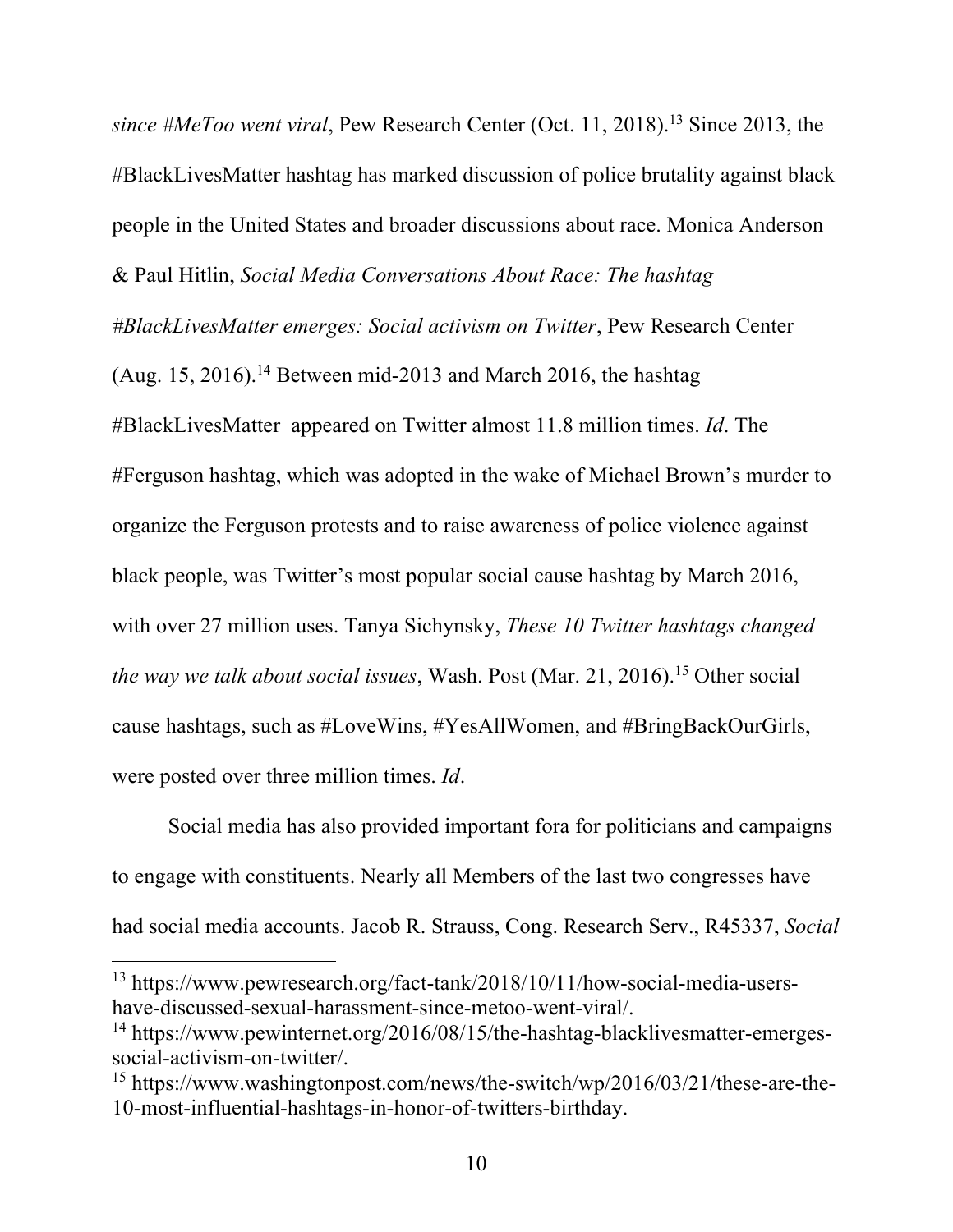*Media Adoption by Members of Congress: Trends and Congressional* 

*Considerations* 1 (2018). <sup>16</sup> Presidential debates in the United States encourage engagement on social media, with some streaming related tweets and even taking questions through social media. *See, e.g.,* Lisa de Moraes, *CBS News Partners with Twitter for Democratic Debate on November 14,* Deadline (Oct. 26, 2015). 17

The Cambridge Analytica scandal and Russian information warfare in the 2016 election demonstrate the lengths to which interested parties will go to manipulate the political discussion on social media. *See* Carole Cadwalladr & Emma Graham-Harrison, *Revealed: 50 million Facebook profiles harvested for Cambridge Analytica in major data breach*, Guardian (Mar. 17, 2018); <sup>18</sup> *see generally* Alice Marwick & Rebecca Lewis, *Media Manipulation and Disinformation Online* (2017). While social media has opened public debate to more participants, some researchers observe that it has also increased polarization of viewpoints and that diminished decency and civility has led to new kinds of abusive behavior. *See, e.g.,* Julie Cohen, *Law for the Platform Economy*, 51 U.C. Davis L. Rev. 133-204, 149-153 (2017); Danielle Keats Citron, *Hate Crimes in Cyberspace* (2014). But this case does not involve abuse or harassment. The First

<sup>16</sup> https://crsreports.congress.gov/product/pdf/R/R45337.

<sup>&</sup>lt;sup>17</sup> https://deadline.com/2015/10/cbs-news-twitter-democratic-debate-donald-trump-1201593757/.

<sup>18</sup> https://www.theguardian.com/news/2018/mar/17/cambridge-analytica-facebookinfluence-us-election.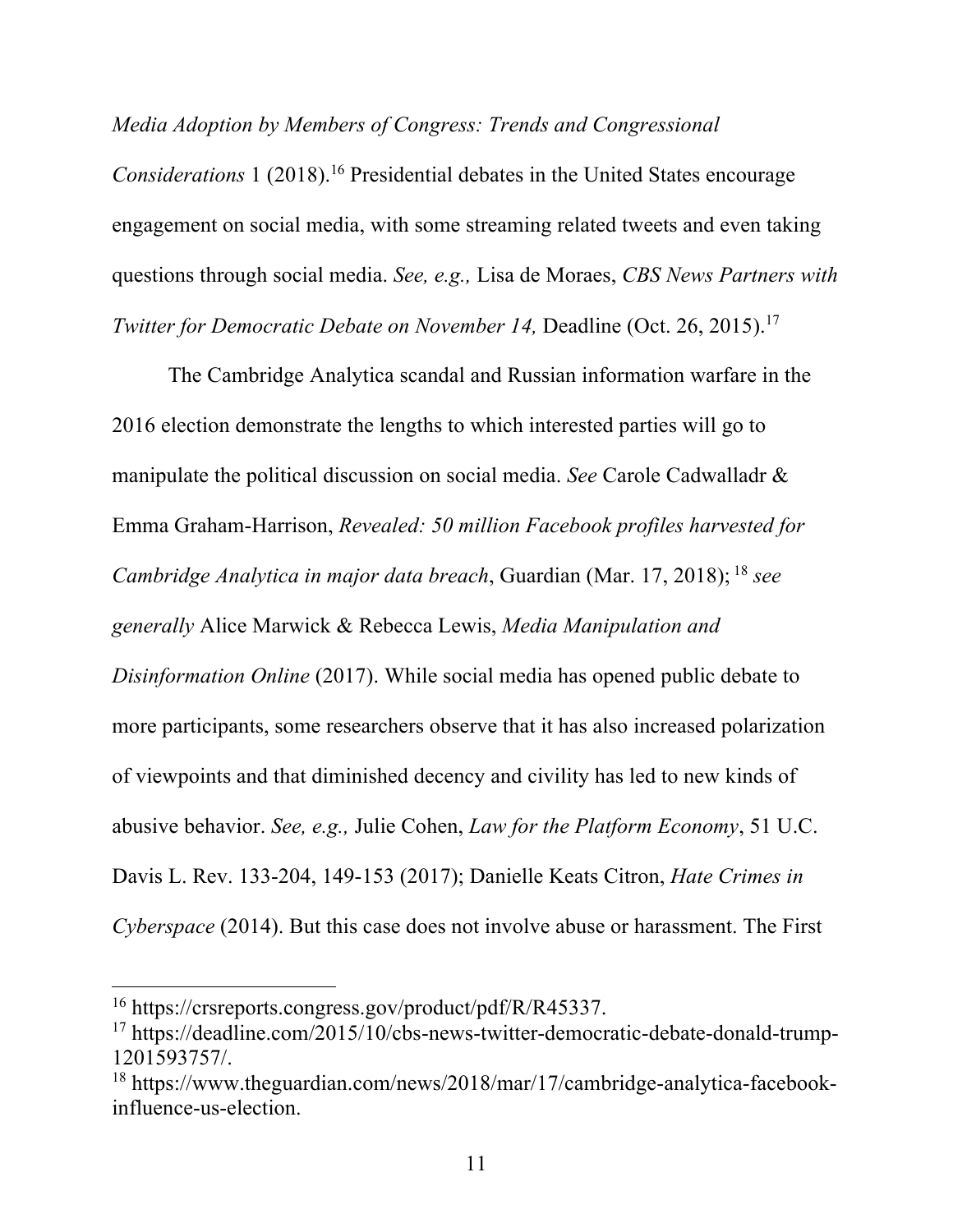Amendment "was fashioned to assure unfettered interchange of ideas for the bringing about of political and social changes desired by the people." *Lane v. Franks*, 134 S. Ct. 2369, 2377 (2014) (quoting *Roth v. United States*, 354 U.S. 486, 484 (1957)). Thus, "the inappropriate or controversial character of a statement is irrelevant to the question whether it deals with a matter of public concern. '[D]ebate on public issues should be uninhibited, robust, and wide-open, and ... may well include vehement, caustic, and sometimes unpleasantly sharp attacks on government and public officials.'" *Rankin v. McPherson*, 483 U.S. 378, 387 (1987) (quoting *N.Y. Times v. Sullivan*, 376 U.S. 254, 270 (1964)). After all, "it is a prized American privilege to speak one's mind, although not always with perfect good

taste, on all public institutions." *N.Y. Times v. Sullivan*, 376 U.S. at 269 (quoting

*Bridges v. California*, 314 U.S. 252, 270 (1941)).

## **II. Social media platforms offer a variety of semi-private spaces for speech that the government should not monitor.**

In *Rankin v. McPherson*, the Supreme Court noted that the Government's interest in policing employee speech is greatly diminished when the speech is made in private conversation rather than in public. *Rankin*, 483 U.S. at 390. Most social media spaces are not purely public but exist somewhere along a gradient between purely public and purely private. In most contexts, users have some control over who sees their social media content, although these settings are often opaque and, sometimes, do not work as advertised.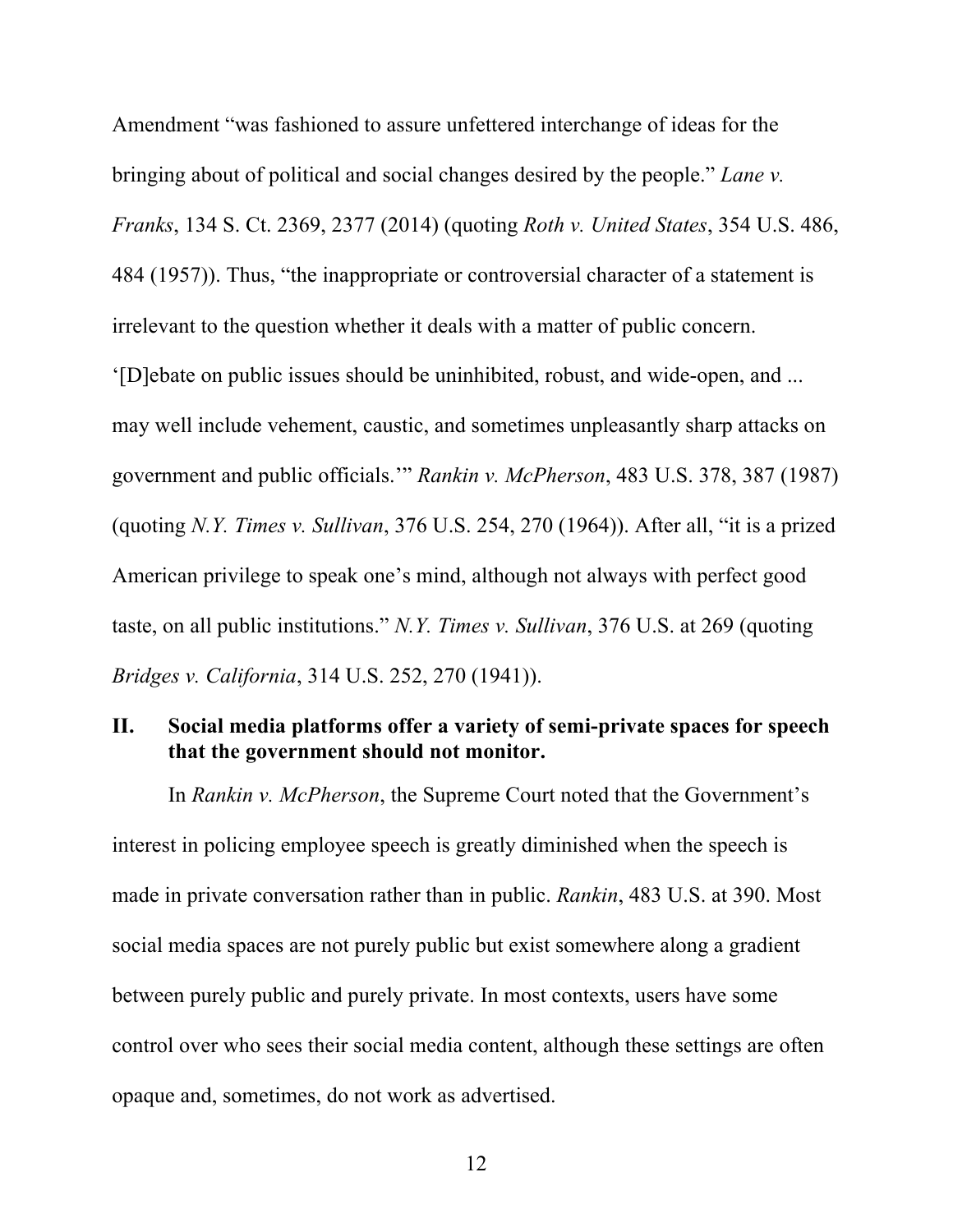Users' options for communication on social media cover the spectrum from purely public to one-on-one, private conversations. In some circumstances, users must take steps to limit who has access to their posts. On Twitter, Tweets are public by default, and users must change their account settings to limit who can view and interact with their Tweets. Twitter, *About public and protected Tweets* (2019).<sup>19</sup> Similarly, on Instagram, user profiles and posts are public by default, and users must make their account private to prevent non-followers from viewing their content. Instagram, *Privacy Settings & Information* (2019). <sup>20</sup> In contrast, Snapchat users by default must be friends with another user in order to view their content. Snapchat, *Privacy Settings* (2019). <sup>21</sup> On all of these platforms, users can also direct message another user or engage in a group chat. Instagram, *How do I use Instagram Direct?* (2019); <sup>22</sup> Snapchat, *About Chat* (2019); <sup>23</sup> Twitter, *About Direct Messages* (2019). 24

Facebook users can make more granular decisions on which of their content can be viewed by whom. Unlike on the other platforms, Facebook users choose who can view each individual post. Facebook, *Basic Privacy Settings & Tools* 

<sup>&</sup>lt;sup>19</sup> https://help.twitter.com/en/safety-and-security/public-and-protected-tweets.<br><sup>20</sup> https://help.instagram.com/196883487377501.

<sup>21</sup> https://support.snapchat.com/en-US/article/privacy-settings2.

 $^{22}$  https://help.instagram.com/684926628219030.

<sup>23</sup> https://support.snapchat.com/en-US/article/chat.

<sup>24</sup> https://help.twitter.com/en/using-twitter/direct-messages.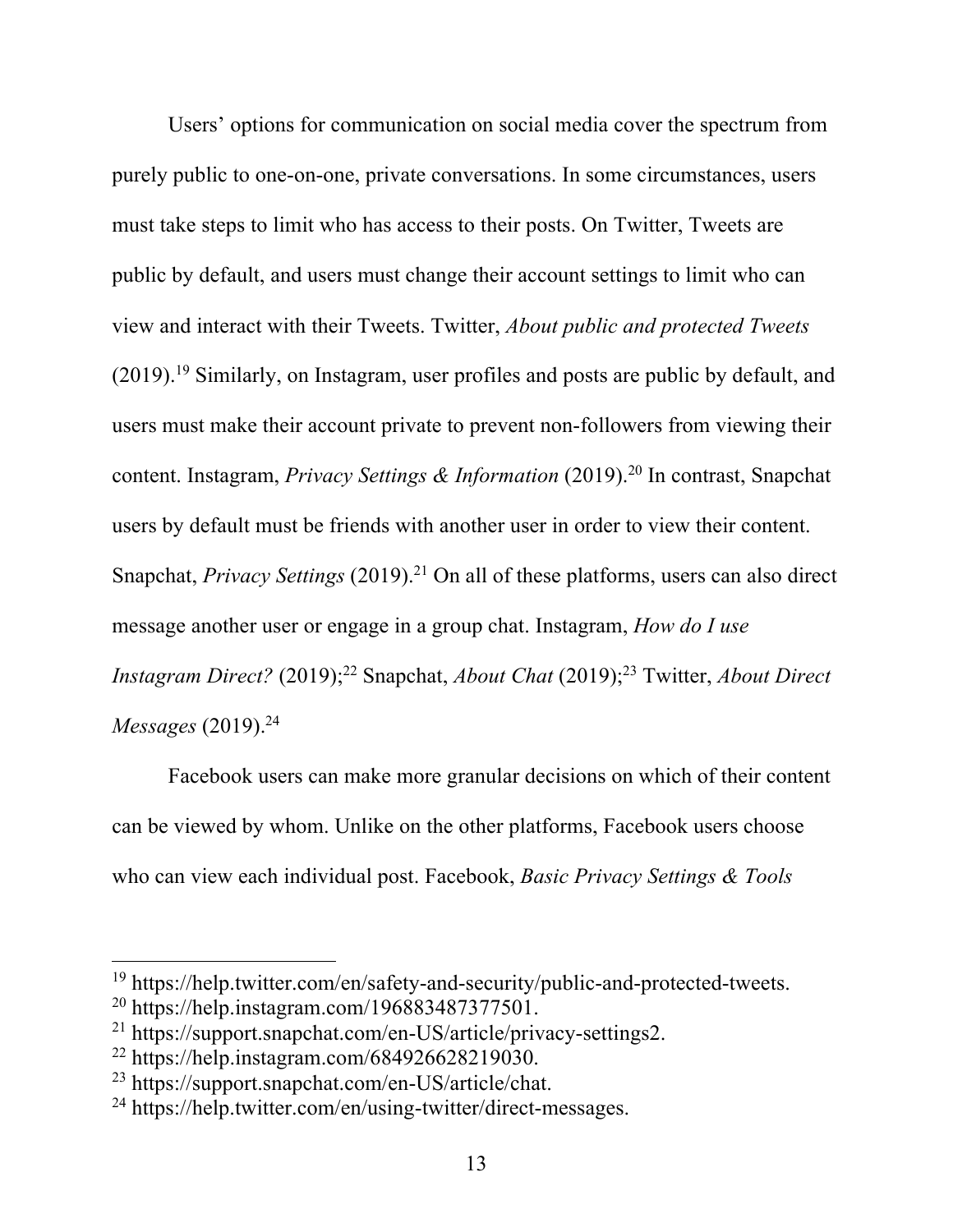$(2019).$ <sup>25</sup> The setting the user chose in their last post becomes their default setting. *Id.* Facebook users choose between sharing their posts with the public at large, sharing with their friends list, with a subset of their friends list, or with no one at all. *Id.*; Facebook, *How can I use lists to organize my friends on Facebook?*   $(2019).<sup>26</sup>$  Facebook users can also participate in groups that have their own access and privacy settings: public, closed, and secret. Facebook, *What are the privacy settings for groups?* (2019). The content posted to "closed" Facebook groups, like the one Appellee posted to, can only be viewed by members of the group. *Id*. Thus, there is an expectation in a closed Facebook group that a user's speech will not be available to the general public, but only to the select few who are members of the group.

But social media spaces may not be as private as users expect. Privacy settings are often difficult to understand and companies, notably Facebook, frequently change privacy settings to make information more widely available than a user would anticipate. Facebook's privacy settings are a prime example. Controlling privacy on Facebook is so complex that the company has a thirteenstep tutorial on how to use the settings. Facebook, *Manage Your Privacy* (2019). 27 When Facebook has changed privacy settings in the past, content that users posted

<sup>&</sup>lt;sup>25</sup> https://www.facebook.com/help/325807937506242/.<br><sup>26</sup> https://www.facebook.com/help/200538509990389.

<sup>27</sup> https://www.facebook.com/about/basics/manage-your-privacy.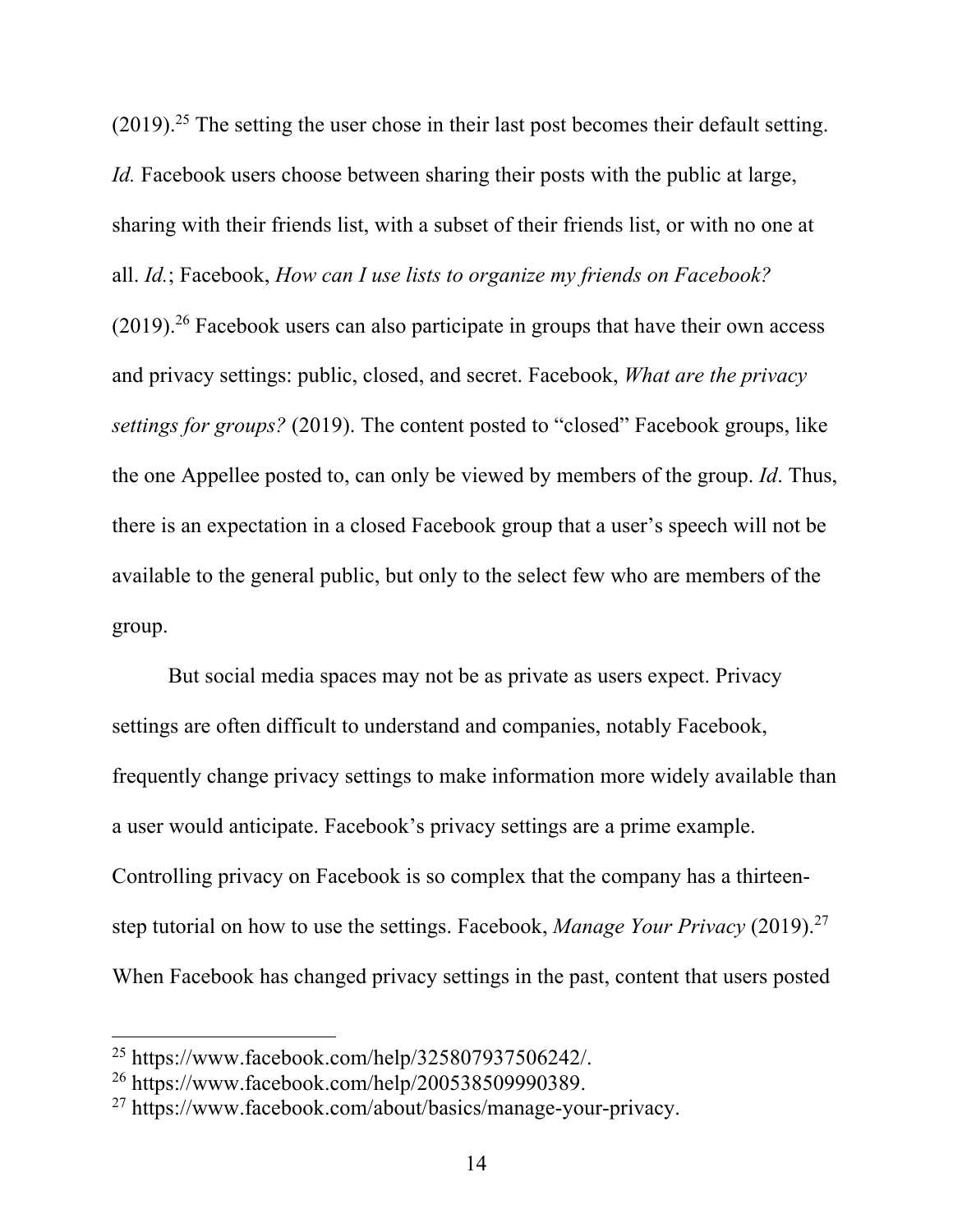that they thought was not generally accessible suddenly became public. Amicus EPIC has particular expertise in this matter. In 2009, EPIC brought a complaint to the Federal Trade Commission that documented changes in Facebook privacy settings that made user information and content, such as profile pictures, public that users had previously designated as private. *In the Matter of Facebook, Inc.,* Complaint, Request for Investigation, Injunction, and Other Relief (Dec. 17, 2009). <sup>28</sup> The complaint led to a 2011 consent order against Facebook. *In the Matter of Facebook, Inc.,* Consent Order, FTC Docket No. C-4365 (July 27, 2012). <sup>29</sup> But even after the FTC consent order, Facebook continues to publicly expose previously private user content. *See, e.g.,* Alex Hern, *Facebook is chipping away at privacy — and my profile has been exposed,* Guardian (Jun. 29, 2016); <sup>30</sup> Brian Barrett, *Facebook Search Now Finds Public Posts—So Hide Yours*, Wired (Oct. 22, 2015).<sup>31</sup> The 2011 consent order is now the basis of an enforcement action that could produce the largest fine in the history of the Federal Trade Commission.

<sup>28</sup> *Available at* https://www.epic.org/privacy/inrefacebook/EPIC-

FacebookComplaint.pdf.

<sup>29</sup> *Available at* 

https://www.ftc.gov/sites/default/files/documents/cases/2012/08/120810facebookd o.pdf.

<sup>30</sup> https://www.theguardian.com/technology/2016/jun/29/facebook-privacy-secretprofile-exposed.<br><sup>31</sup> https://www.wired.com/2015/10/facebook-search-privacy/.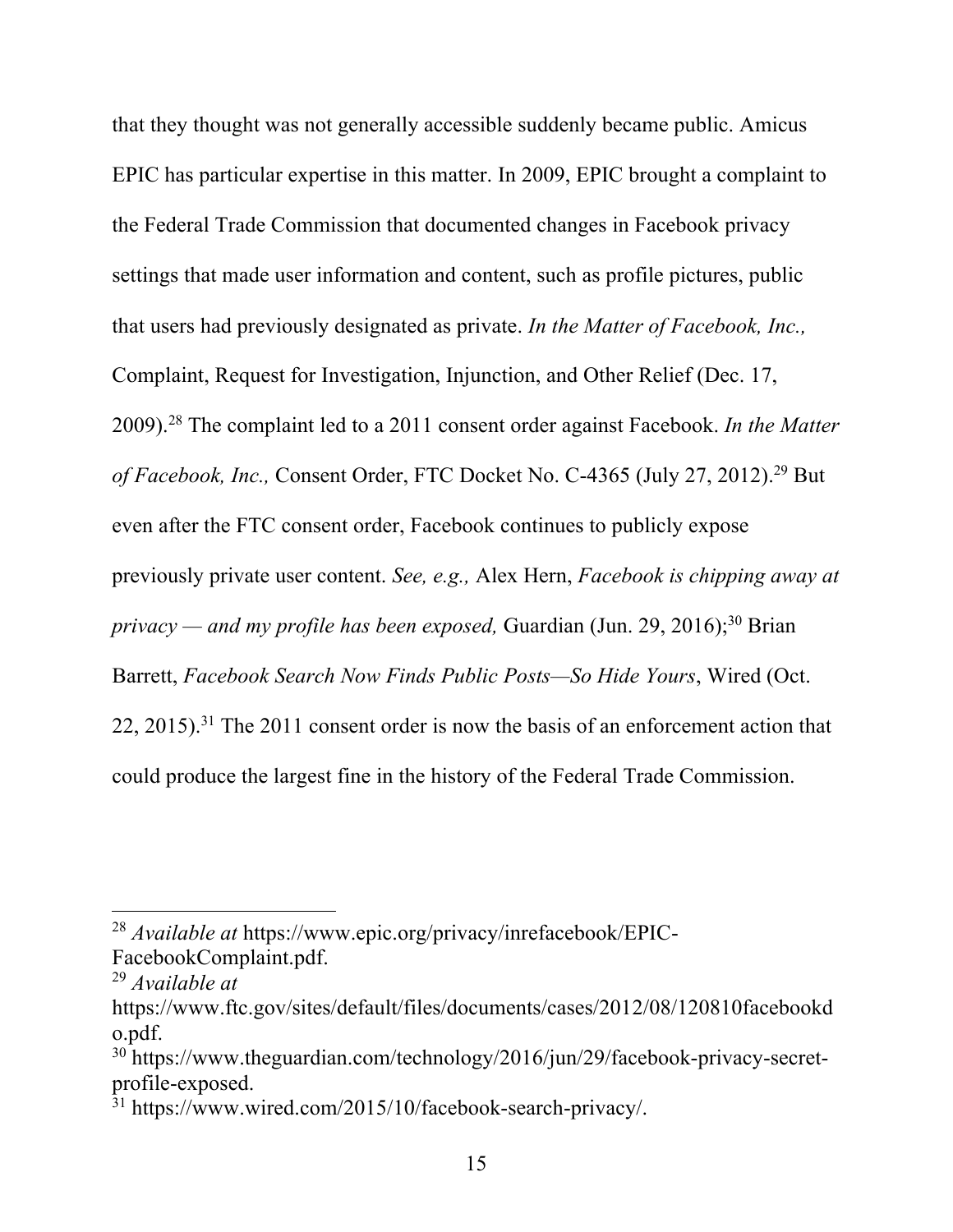Mike Isaac & Cecilia Kang, *Facebook Expects to Be Fined Up to \$5 Billion by F.T.C. Over Privacy Issues*, N.Y. Times (Apr. 24, 2019). 32

Further, privacy settings do not always operate as advertised, with the result that content users believe to be private or to be deleted are not, in fact, so. Snapchat, a social media platform that claimed it deleted user content once it was viewed by the recipient, actually allowed recipients to store the content on their device. EPIC also documented this problem in a complaint to the Federal Trade Commission. *In the Matter of Snapchat, Inc.*, Complaint, Request for Investigation, Injunction, and Other Relief (May 16, 2013). 33

Facebook has been especially prone to privacy failures. For instance, in May 2018, Facebook made public the posts of as many as 14 million users that thought they were only sharing with their friends or a smaller group. Kurt Wagner, *Facebook says millions of users who thought they were sharing privately with their friends may have shared with everyone because of a software bug*, Vox (Jun. 7, 2018).<sup>34</sup> A few weeks later, Facebook unblocked users who had been previously blocked by other users, allowing the newly unblocked users to view content they should not have been permitted to view. Kurt Wagner, *Facebook's year of privacy* 

<sup>&</sup>lt;sup>32</sup> https://www.nytimes.com/2019/04/24/technology/facebook-ftc-fineprivacy.html.

<sup>&</sup>lt;sup>33</sup> Available at https://epic.org/privacy/ftc/EPIC-Snapchat-Complaint.pdf. <sup>34</sup> https://www.vox.com/2018/6/7/17438928/facebook-bug-privacy-public-settings-14-million-users.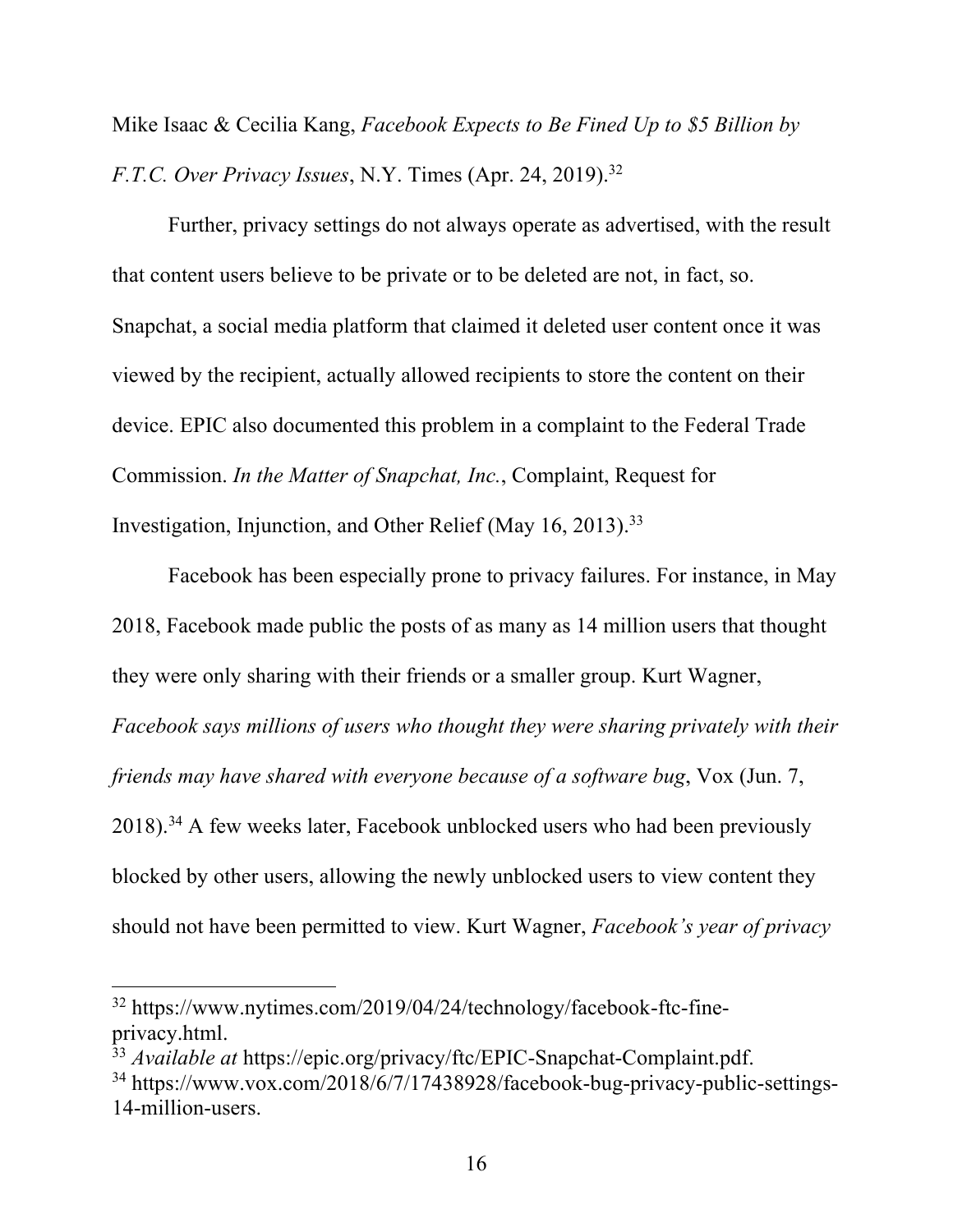*mishaps continues—this time with a new software bug that 'unblocked' people*, Vox (Jul. 2, 2018). 35

On social media, users engage in many types of semi-private conversations. Allowing the Government to dismiss a public employee for speaking on a matter of public concern in a private Facebook group would encourage government supervisors to monitor employees' social media activities.

### **III. Reversal in this case would encourage invasive government surveillance and chill protected speech on social media.**

If this Court finds that the Government has a permissible interest in policing posts on an individual user's private Facebook account, it will encourage government supervisors to pursue invasive surveillance to monitor the private and semi-private posts of government employees across social media. Such surveillance would discourage public employees from engaging in discussions with others, particularly if the employee believes their supervisor would not approve of their opinion.

A finding that the Government has an interest in what public employees say in closed Facebook groups could also encourage the Government to access nonpublic social media content. To access these spaces, government supervisors could adopt pseudonyms, or persuade co-workers to report nonconforming conduct. The

<sup>35</sup> https://www.vox.com/2018/7/2/17528220/facebook-software-bug-blockunblock-safety-privacy.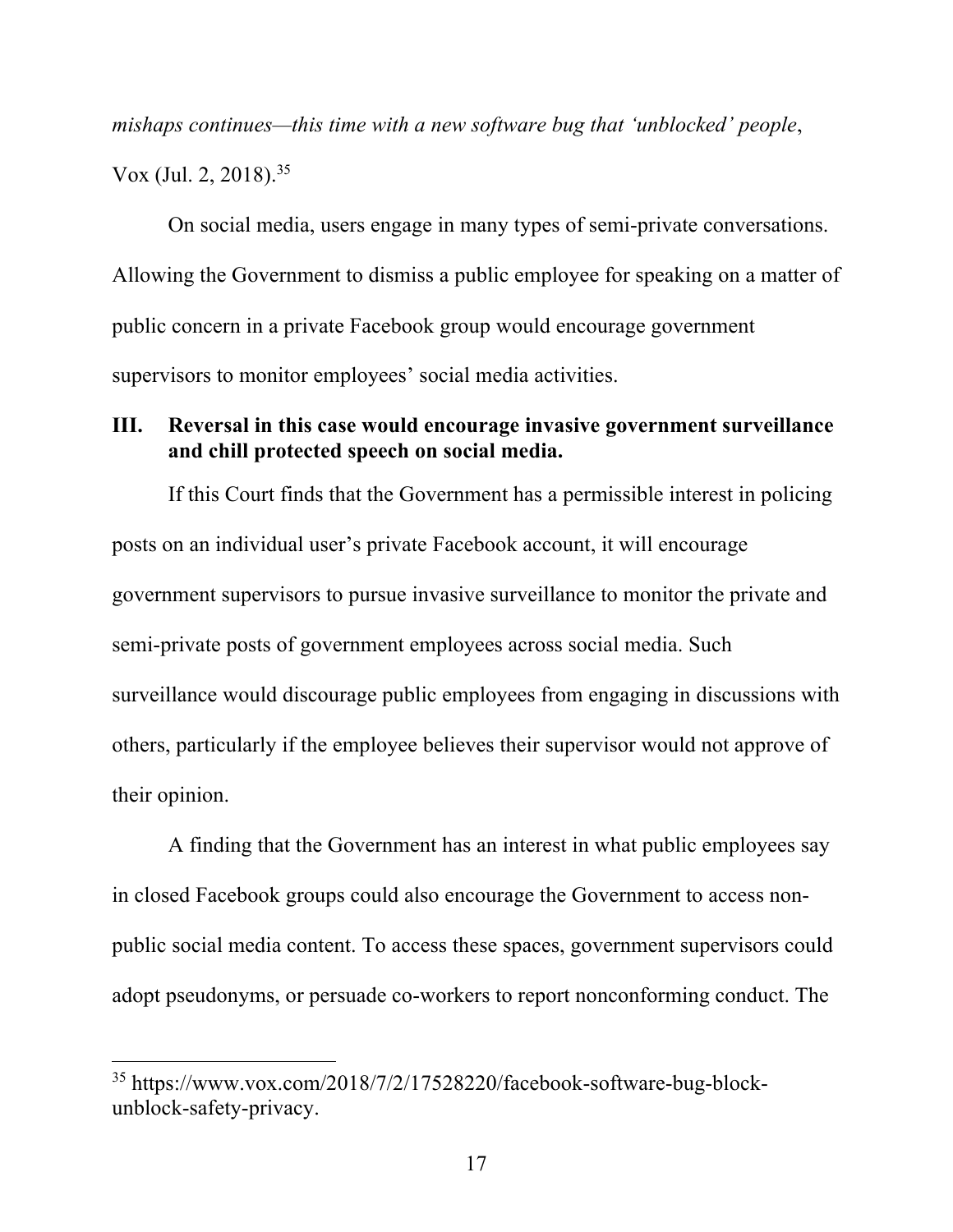Government might even request direct access to employee social media content, although twenty-six states, the District of Columbia, and Guam have found these practices unacceptable and banned private employers from demanding access to social media content employees have taken steps to protect. Nat'l Conference of State Legislatures, *State Social Media Privacy Laws* (Nov. 6, 2018).

Government surveillance of the social media posts of public employees will have a chilling effect on protected speech. Faced with the knowledge that a prying supervisor may collect and scrutinize the contents of their social media accounts, individuals will inevitably trend towards greater self-censorship. *See* Jeffrey Rosen, *The Deciders: Facebook, Google, and the Future of Privacy and Free Speech*, *in Constitution 3.0* at 72–73 (Jeffrey Rosen & Benjamin Wittes eds., 2011) (explaining how "ubiquitous surveillance" through Facebook might "violate[] the right to autonomy," just as "citizens in the Soviet Union were inhibited by ubiquitous surveillance from expressing and defining themselves"). The impact of potentially "panoptic surveillance" is severe, as "surveillance of online activities alters the experience of space in the same ways that surveillance of real places does." Julie E. Cohen, *Configuring the Networked Self: Law, Code, and the Play of Everyday Practice* 143 (2012).

The risk of government surveillance of social media is not speculative. In 2012, a Freedom of Information Act lawsuit by EPIC revealed that the Department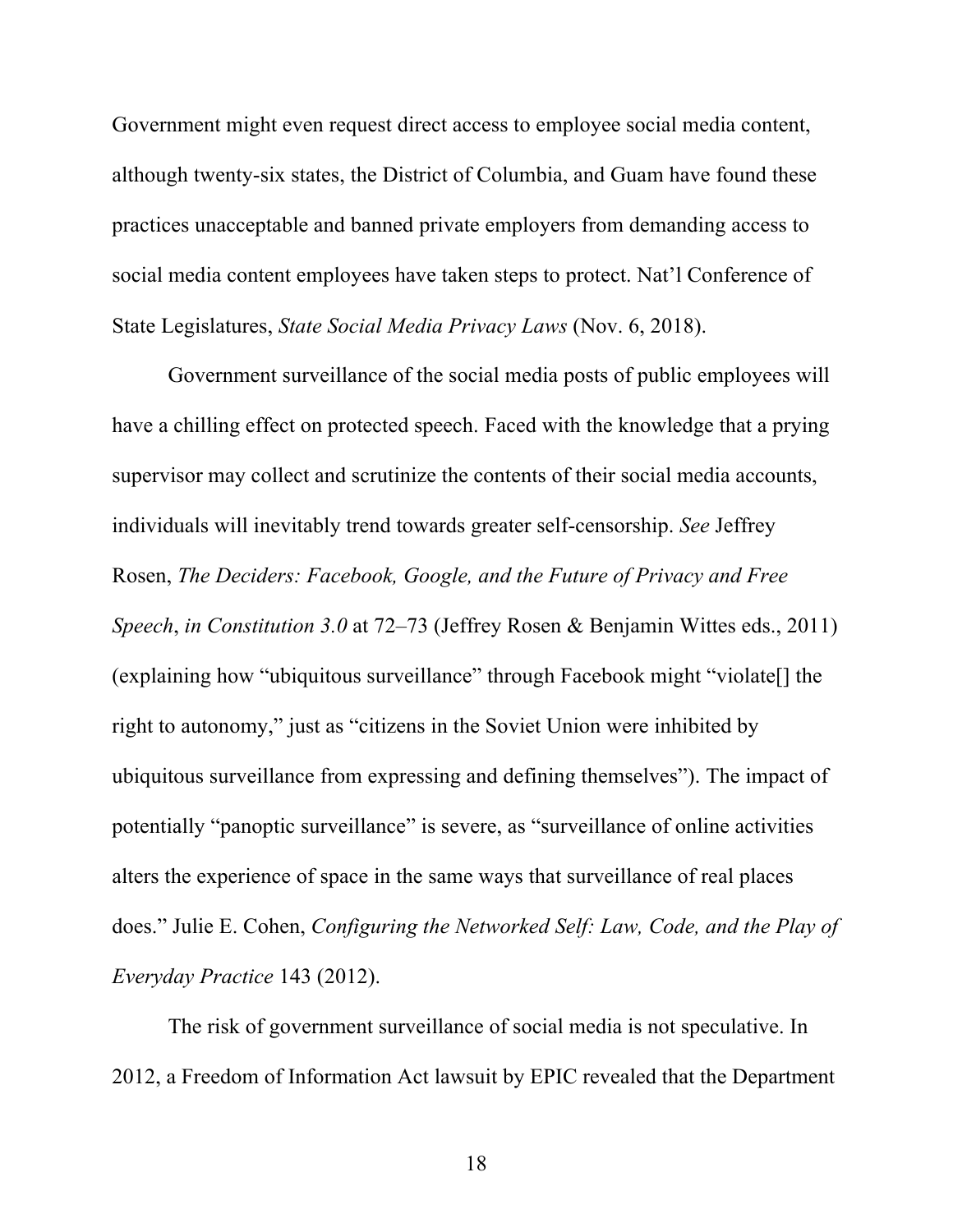of Homeland Security was monitoring "online forums, blogs, public websites, and messages boards" and disseminating the results to law enforcement agencies and private companies. EPIC, *EPIC v. Department of Homeland Security: Media Monitoring*.<sup>36</sup> As a consequence, Congress undertook oversight hearings to rein in this practice. Representative Patrick Meehan, Chairman of the House Subcommittee on Counterterrorism and Intelligence, warned at the hearing that "collecting, analyzing, and disseminating private citizens' comments could have a chilling effect on individual privacy rights and people's freedom of speech and dissent against their government." *DHS Monitoring of Social Networking and Media: Enhancing Intelligence Gathering and Ensuring Privacy: Hearing Before the Subcomm. on Counterterrorism & Intelligence of the H. Comm. on Homeland Sec.*, 112th Cong. 2 (2012) (statement of Rep. Patrick Meehan, Chairman, Subcomm. on Counterterrorism  $\&$  Intelligence).<sup>37</sup>

Yet, as Professor Michael Froomkin has noted, the average citizen "is almost defenseless" in the "environment of increasingly pervasive surveillance of communications, transactions, and movements." A. Michael Froomkin, *Pseudonyms by Another Name: Identity Management in a Time of Surveillance*, *in Privacy in the Modern Age* 63 (Marc Rotenberg, Julia Horwitz, & Jeramie Scott eds., 2015). Without free speech protections, individuals fall victim to a "spiral of

<sup>36</sup> https://epic.org/foia/epic-v-dhs-media-monitoring/ (last visited Dec. 14, 2016).

<sup>37</sup> https://homeland.house.gov/files/02-16-12%20Meehan%20Open.pdf.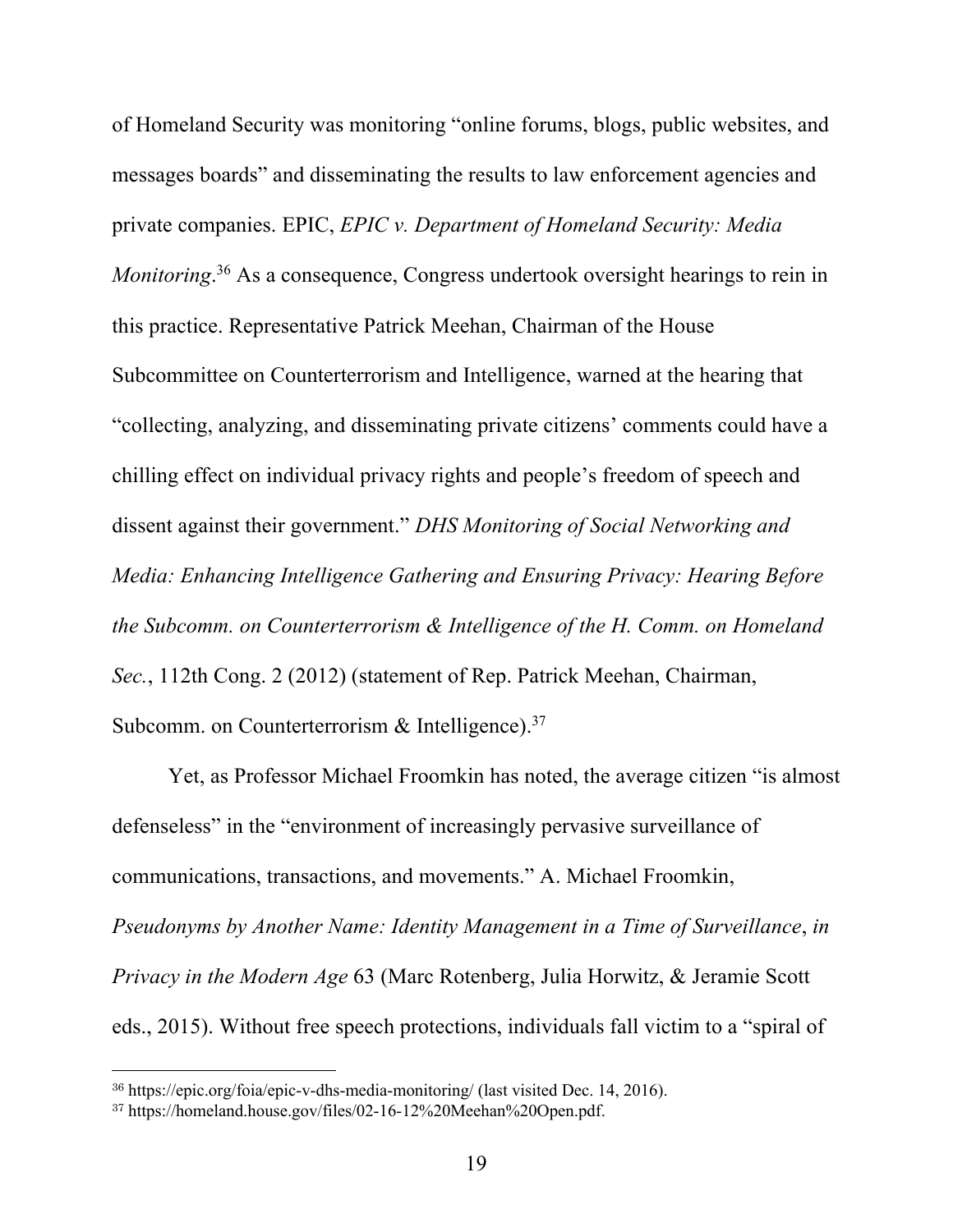silence" where "motivated by fear of isolation, [they] continuously monitor their environments to assess whether their beliefs align with or contradict majority opinion." Elizabeth Stoycheff, *Under Surveillance: Examining Facebook's Spiral of Silence Effects in the Wake of NSA Internet Monitoring*, Journalism & Mass Comm. Q., March 2016, at 1.

\* \* \*

Given the centrality of social media to modern political life, this Court should not permit the dismissal of a public employees for statements made online on a matter of public concern, particularly when the speech occurred in a semiprivate space, such as a closed Facebook group. To do otherwise would turn the "modern public square," *Packingham*, 137 S. Ct. at 1737, into a panopticon, a prison designed for social control, as Jeremy Bentham described, "a new mode of obtaining power of mind over mind, in a quantity hitherto without example." Jeremy Bentham, *Panopticon, or, the Inspection-House,* in *The Works of Jeremy: Volume 4 Bentham* 39 (1843).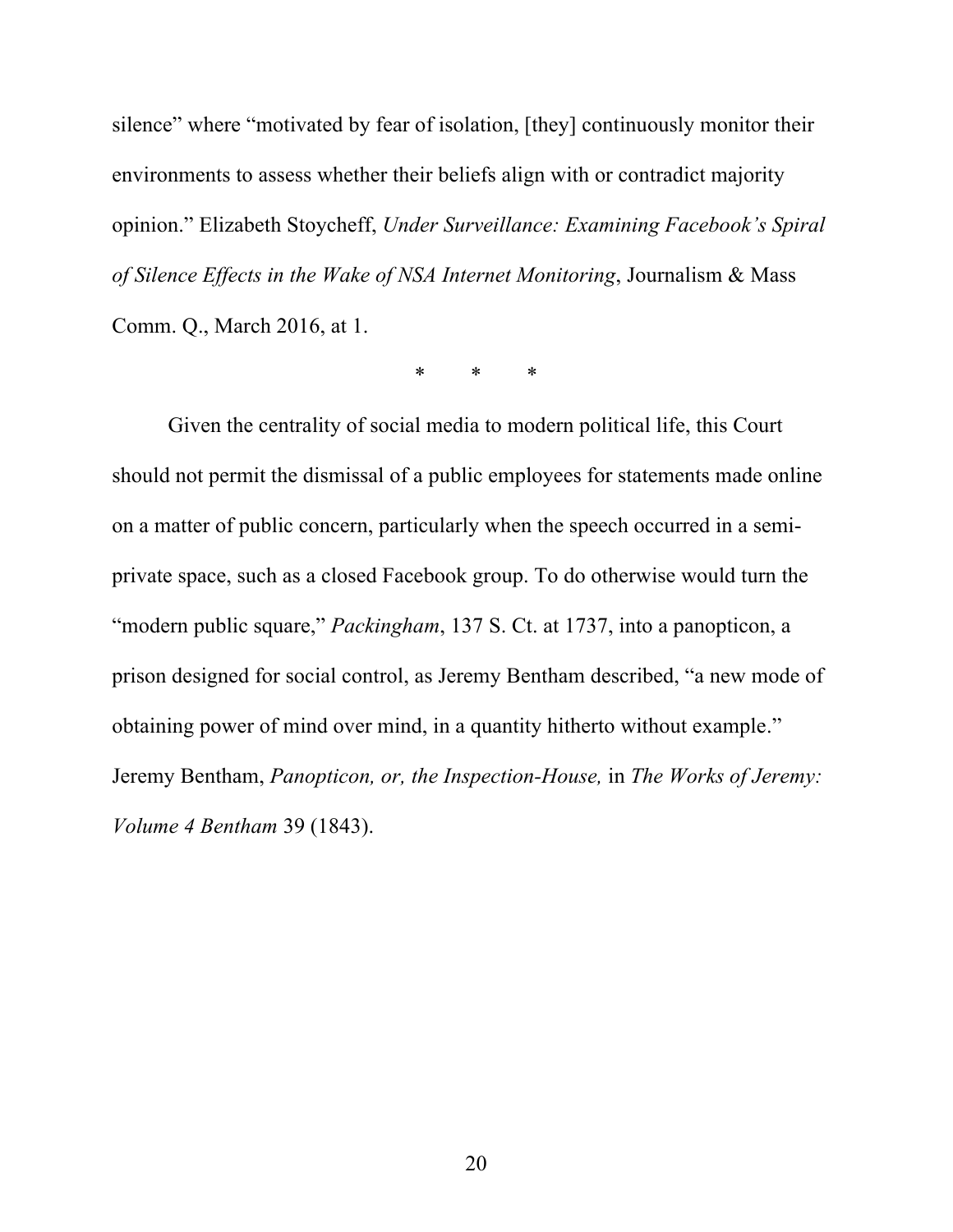### **CONCLUSION**

For the foregoing reasons, this court should affirm the decision of the

Commonwealth Court.

May 6, 2019 Respectfully submitted,

*/s/ Marc Rotenberg*  Marc Rotenberg Alan Butler Megan Iorio Electronic Privacy Information Center 1718 Connecticut Ave. NW Suite 200 Washington, DC 20009 (202) 483-1140 *Counsel for Amicus*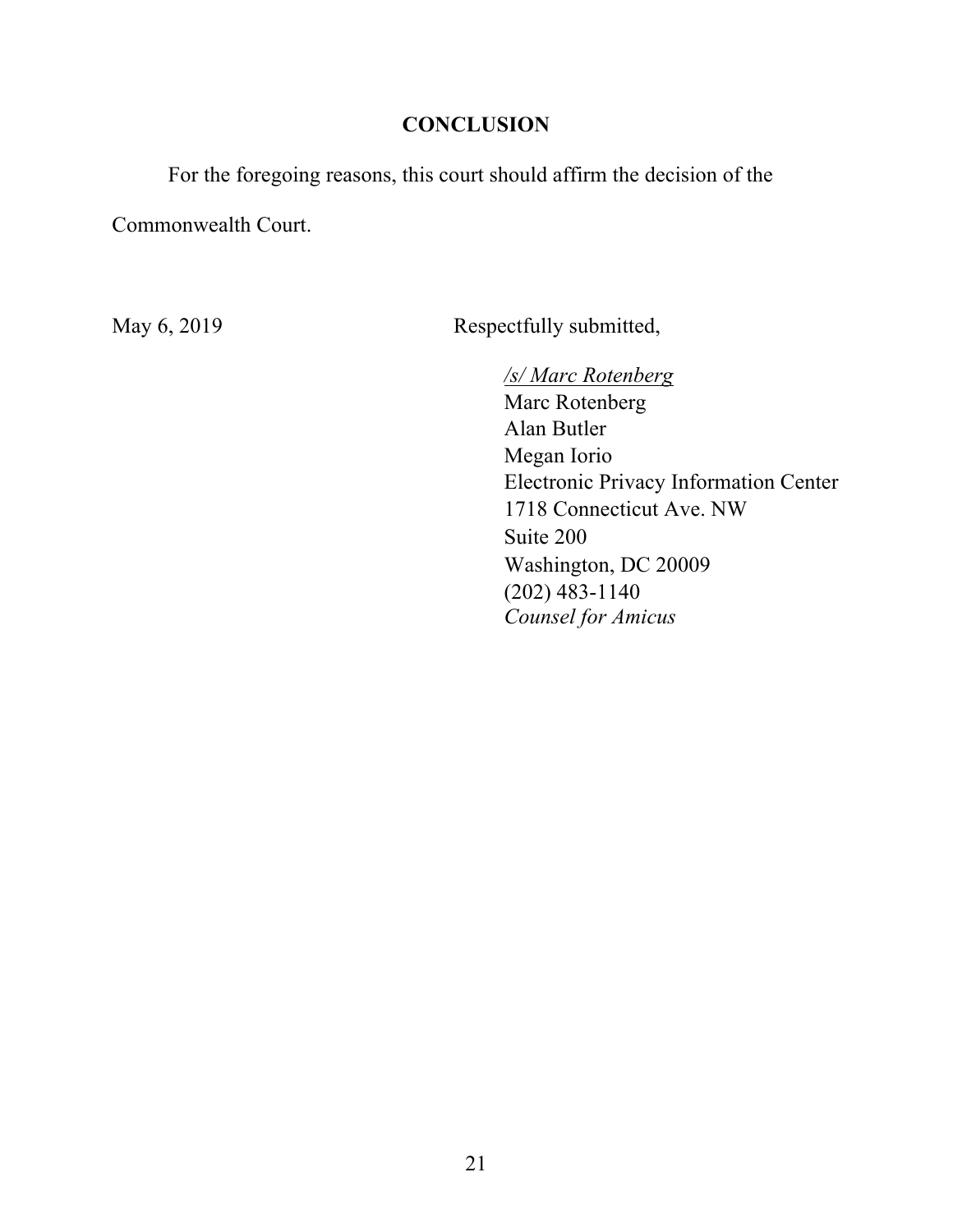## **CERTIFICATE OF COMPLIANCE**

I certify that this brief complies with the word count limitation of Pa.R.A.P. 531(b)(3). The brief contains 4,226 words. In preparing this certificate, the word count feature of Microsoft Word was relied upon.

Dated: May 6, 2019

*/s/ Megan Iorio*\_\_\_\_\_\_\_\_\_\_\_ Megan Iorio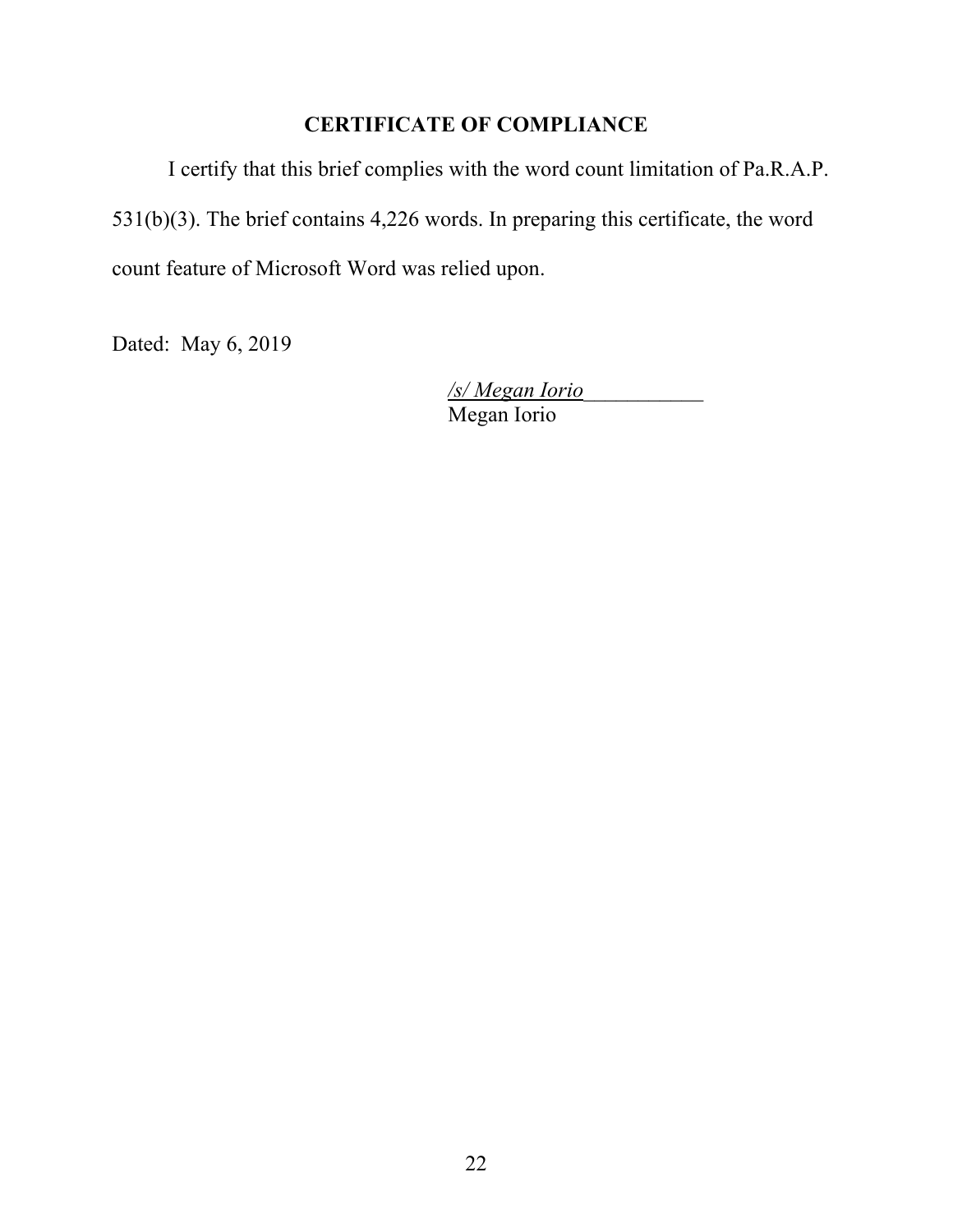## **CERTIFICATE OF COMPLIANCE**

In compliance with Pa.R.A.P. 127, I certify that this filing complies with the provisions of the *Case Records Public Access Policy of the Unified Judicial System of Pennsylvania* that require filing confidential information and documents differently than non-confidential information and documents.

Dated: May 6, 2019

*/s/ Megan Iorio*\_\_\_\_\_\_\_\_\_\_\_ Megan Iorio